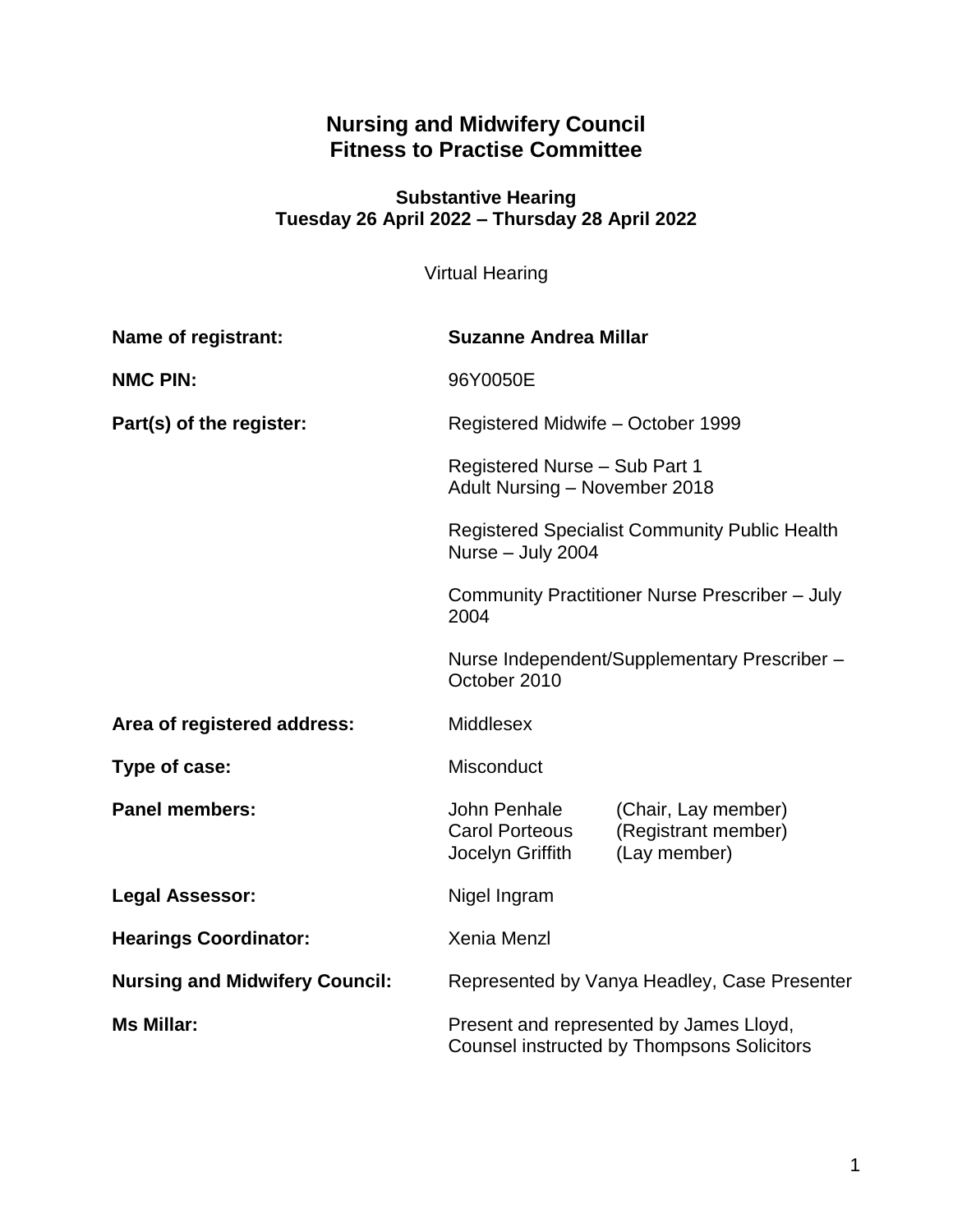| Charges $1a$ , b), c)                                |  |
|------------------------------------------------------|--|
| Impaired                                             |  |
| Conditions of practice order (12 months)             |  |
| Interim conditions of practice order (18)<br>months) |  |
|                                                      |  |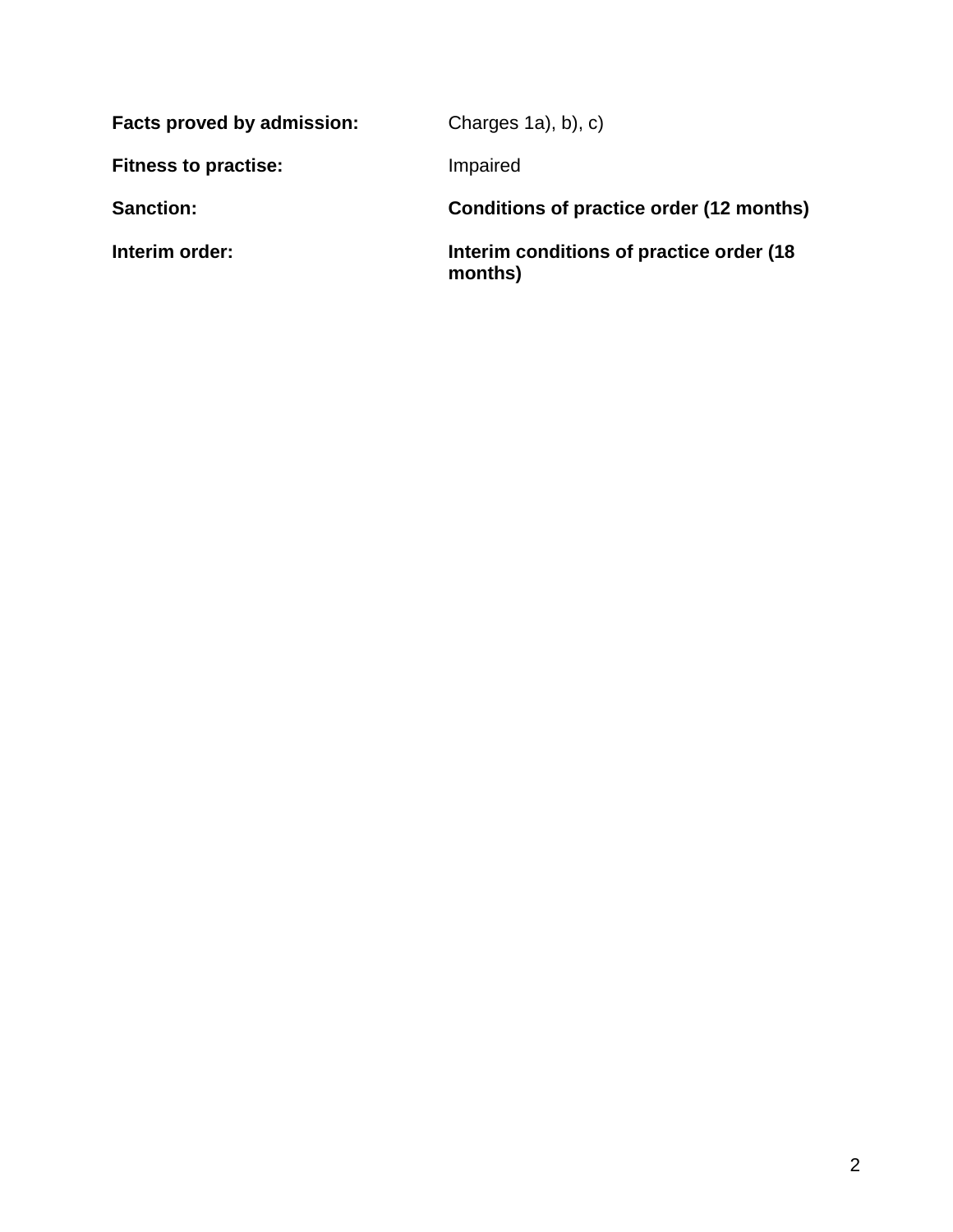### **Details of charge**

That you, a registered midwife:

- 1. On 15 January 2017 between 16:00 hours and 20:30 hours, whilst caring for Patient A:
	- a. failed to identify a deterioration in Patient A's Cardiotocography recording;
	- b. failed to escalate to colleagues changes in Patient A's Cardiotocography recording;
	- c. failed to document the changes in Patient A's Cardiotocography recording;

AND in light of the above, your fitness to practise is impaired by reason of your misconduct.

#### **Background**

You are a Registered Midwife, who qualified on 10 October 1999 and entered the NMC's register on 11 October 1999. On 1 July 2004 you qualified as a Specialist Community Public Health and Nurse and a Community Practitioner Nurse Prescriber. On 7 October 2010 you qualified as an Independent / Supplementary Prescriber. You became a Registered Adult Nurse on 20 November 2018.

On 21 December 2018, the NMC received a referral from London North West University Healthcare NHS Trust (the Trust) in relation to your fitness to practise. At the time of the concerns raised you were working as a Bank Band 7 Midwife at Northwick Park Hospital (the Hospital). You were employed at the Hospital from February 2005 until September 2018.

On 14 January 2017 at 17:02, Patient A was admitted in her first pregnancy at 40 weeks plus gestation to the Hospital with a history of Spontaneous Rupture of Membrane (SROM) meconium stained liquor was also noted at admission. Patient A was admitted in triage and then transferred to a room and her induction of labour commenced.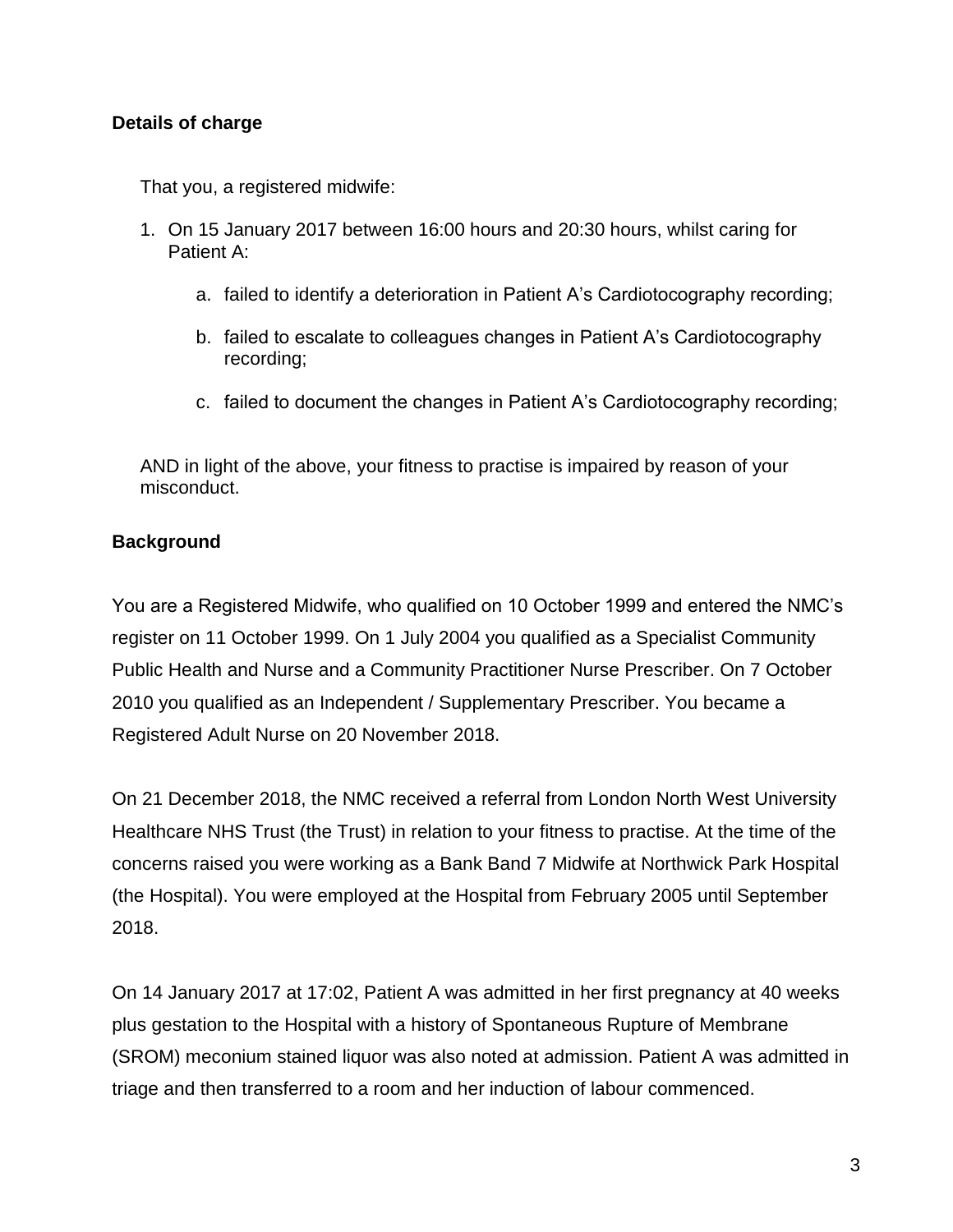It is alleged that on 15 January 2017 at 16:00 you took over Patient A's care. From that point of handover, you did not inform the Delivery Suite Coordinator of any changes of Patient A's Cardiotocography (CTG). You failed to interpret Patient A's CTG appropriately and did not escalate the abnormalities it was showing. A check was carried out at 17:40, and no abnormalities were reported. You handed over Patient A's care to another midwife at 20:30 who immediately recognised the abnormal CTG recording and escalated Patient A's care to the medical Team. Patient A was taken for an emergency caesarean section. Baby A was born in poor condition and subsequently passed away on 24 January 2017.

### **Decision and reasons on facts**

At the outset of the hearing, the panel heard from Mr Lloyd, on your behalf, who informed the panel that you made full admissions to charge 1a), b) and c).

The panel was provided with an agreed statement of facts which was agreed between you and the NMC. The statement of facts is as follows:

## '*Preliminary*

*1. The Nursing and Midwifery Council ("the NMC") and Ms Suzanne Andrea Millar ("the Registrant"), PIN 96Y0050E, ("the Parties") agree as follows:*

### **The Charges**

*The Registrant admits the following charges: -*

*That you, a registered nurse and midwife:*

- *1. On 15 January 2017 between 16:00 hours and 20:30 hours, whilst caring for Patient A:*
	- *(a) Failed to identify a deterioration in Patient A's Cardiotocography recording;*
	- *(b) Failed to escalate to colleagues changes in Patient A's Cardiotocography recording;*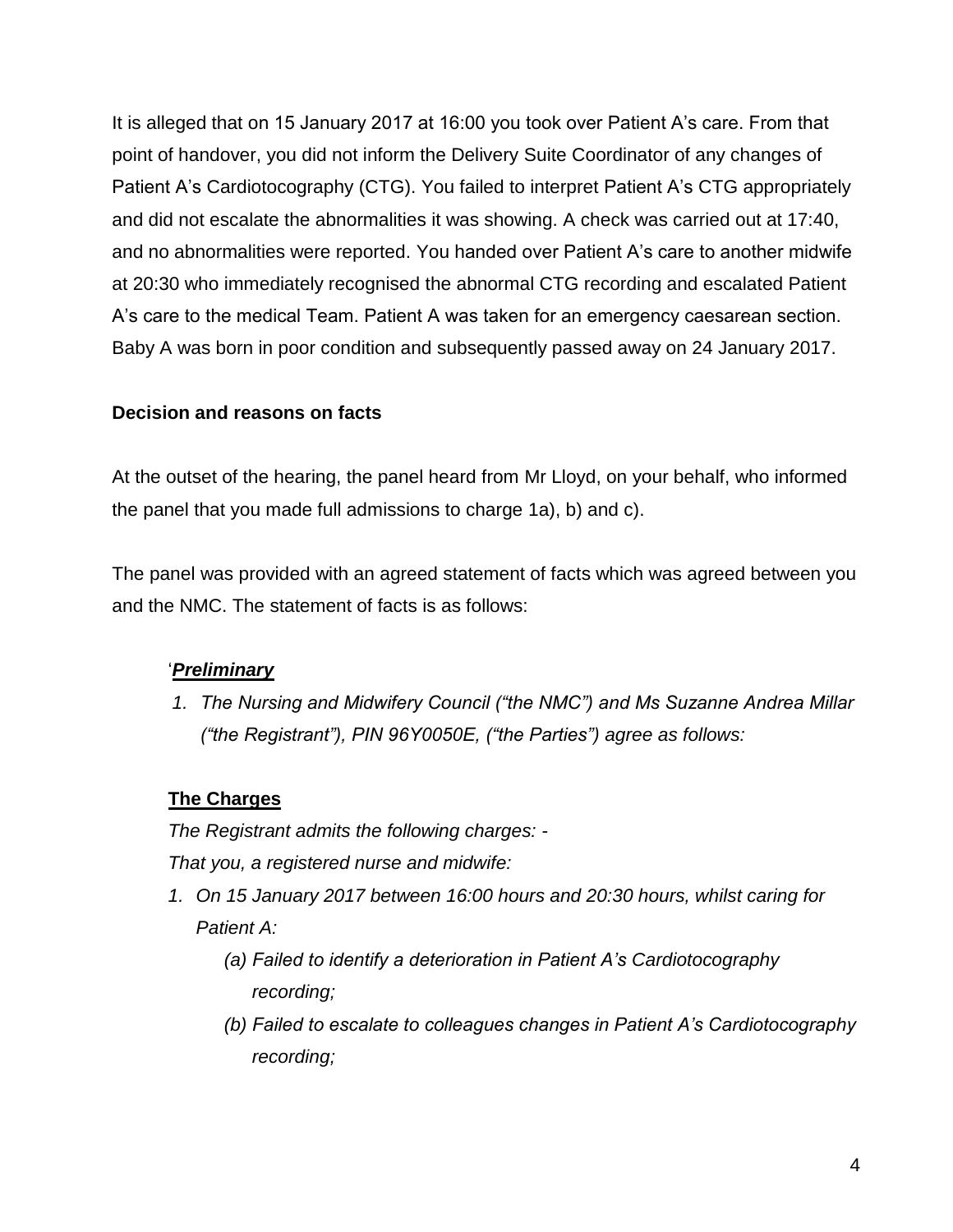*(c) Failed to document the changes in Patient A's Cardiotocography recording;*

*AND in light of the above, your fitness to practise is impaired by reason of your misconduct.*

### *Background*

- *2. The Registrant is a Registered Midwife, who qualified on 10 October 1999 and entered the NMC's register of nurse and midwives, which now also includes nursing associates on 11 October 1999. On 1 July 2004 she qualified as a Specialist Community Public Health and Nurse and a Community Practitioner Nurse Prescriber. On 7 October 2010 she qualified as an Independent / Supplementary Prescriber. The Registrant became a Registered Adult Nurse on 20 November 2018.*
- *3. On 21 December 2018, the NMC received a referral from London North West University Healthcare NHS Trust ("the Trust") in relation to the Registrant's fitness to practise.*
- *4. At the time of the concerns raised in the referral, the Registrant was working as a Bank Band 7 Midwife at Northwick Park Hospital ("the Hospital"). She was employed at the Hospital from February 2005 until September 2018.*

### *Factual Background to the Charges*

- *5. On 14 January 2017 at 17:02, Patient A was admitted to the Hospital with a history of Spontaneous Rupture of Membrane ("SROM"). Patient A was admitted in triage and then transferred to a room and her induction commenced.*
- *6. The Registrant took over Patient A's care on 15 January 2017 at 16:00. From that point of handover, the Registrant did not inform the Delivery Suite Coordinator of any changes of Patient A's CTG. The Registrant failed to interpret Patient A's Cardiotocography ("CTG") appropriately and did not escalate the abnormalities it was showing. A check was carried out at 17:40, and no abnormalities were reported.*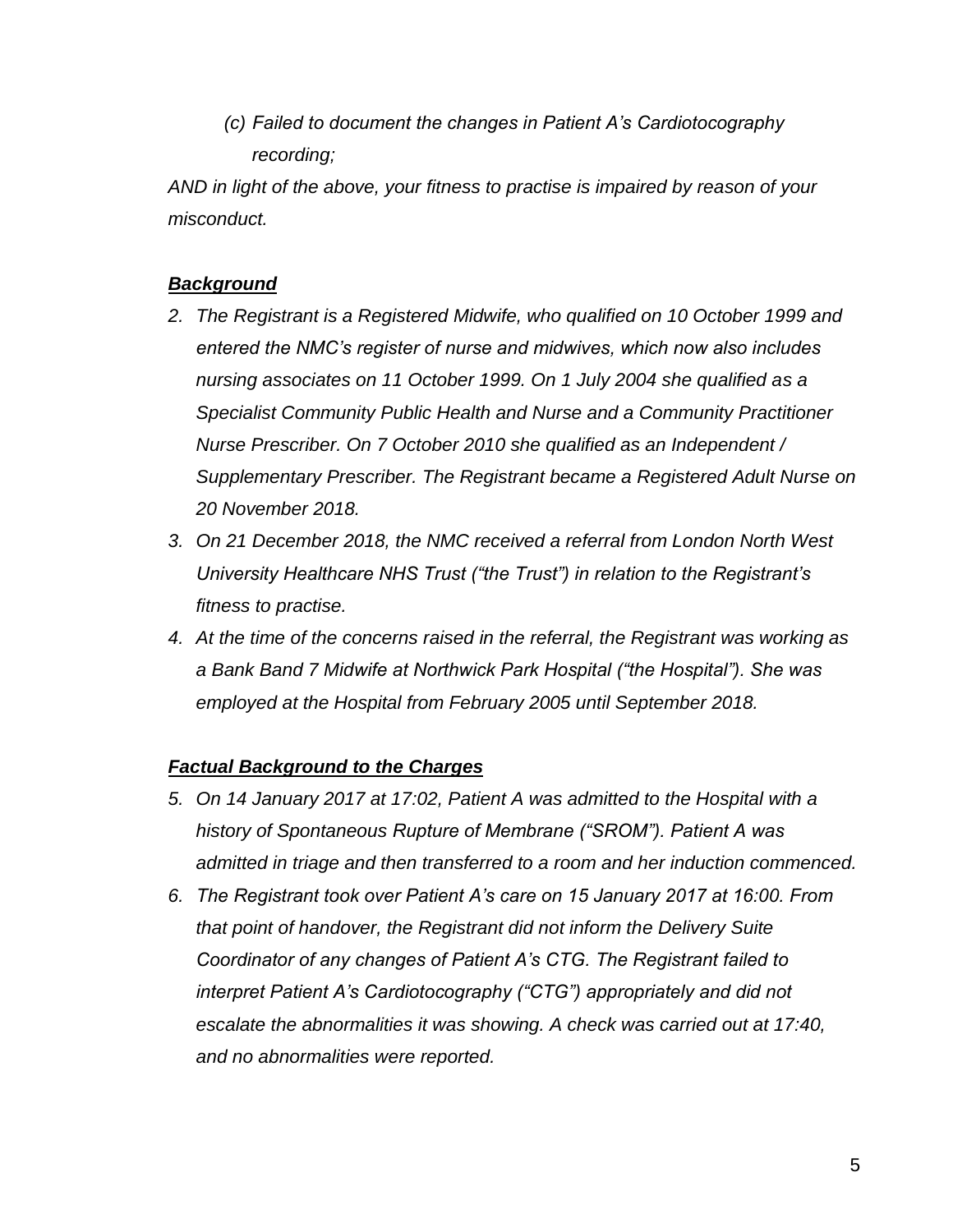- *7. By reading the CTG, you are able to tell if a baby is distressed or in a hypoxic state and if the CTG is not escalated it can have damaging effects on the baby.*
- *8. The Registrant handed over Patient A's care to another midwife at 20:30. This midwife immediately recognised the abnormal CTG recording and escalated Patient A's care to the medical team. Patient A was taken for an emergency caesarean section. Baby A was born in poor condition and subsequently passed away on 24 January 2017.*
- *9.* [Midwife 1]*, Delivery Suite Coordinator, states at paragraph 7 of her NMC witness statement that the Registrant began providing care for Patient A at 16:00 on 15 January 2017. 9. [Midwife 1] states that they were the lead midwife on shift on 15 January 2017.* [Midwife 1] *states that throughout the Registrant's care to Patient A, the Registrant did not inform them that there were any changes to the CTG recording, even though it was the Registrant's duty to do so.* [Midwife 1] *states that the CTG recording was showing that the baby was very distressed and that the Registrant should have escalated any concerns regarding the CTG.* [Midwife 1] *also states at paragraph 8 that the Registrant did not get the CTG reviewed hourly as per policy.*
- *10.*[Midwife 1] *continues to state at paragraphs 9-13 that Patient A was reviewed by the Registrar at 17:40 due to her state and she was fully dilated. The Registrar spoke to the consultant and the plan was to leave Patient A for one hour without pushing in order for the baby's head to descend and then to commence pushing.* [Midwife 1] *states that there were a number of emergencies happening on Delivery Suite so they could not keep a close eye on Patient A's CTG.* [Midwife 1] *states at paragraph 11 that the Registrant did not recognise that the CTG was abnormal and that the Registrant should have pulled the emergency bell to get the attention of the doctors.* [Midwife 1] *states that when the Registrant handed over to the nightshift midwife, they immediately escalated Patient A to the consultant.* [Midwife 1] *states that Patient A was very quickly taken to theatre and a caesarean section was performed.*
- *11.*[Ms 1]*, Divisional Governance Coordinator, states at paragraph 4 of her NMC witness statement that there were concerns about the level of care that Patient*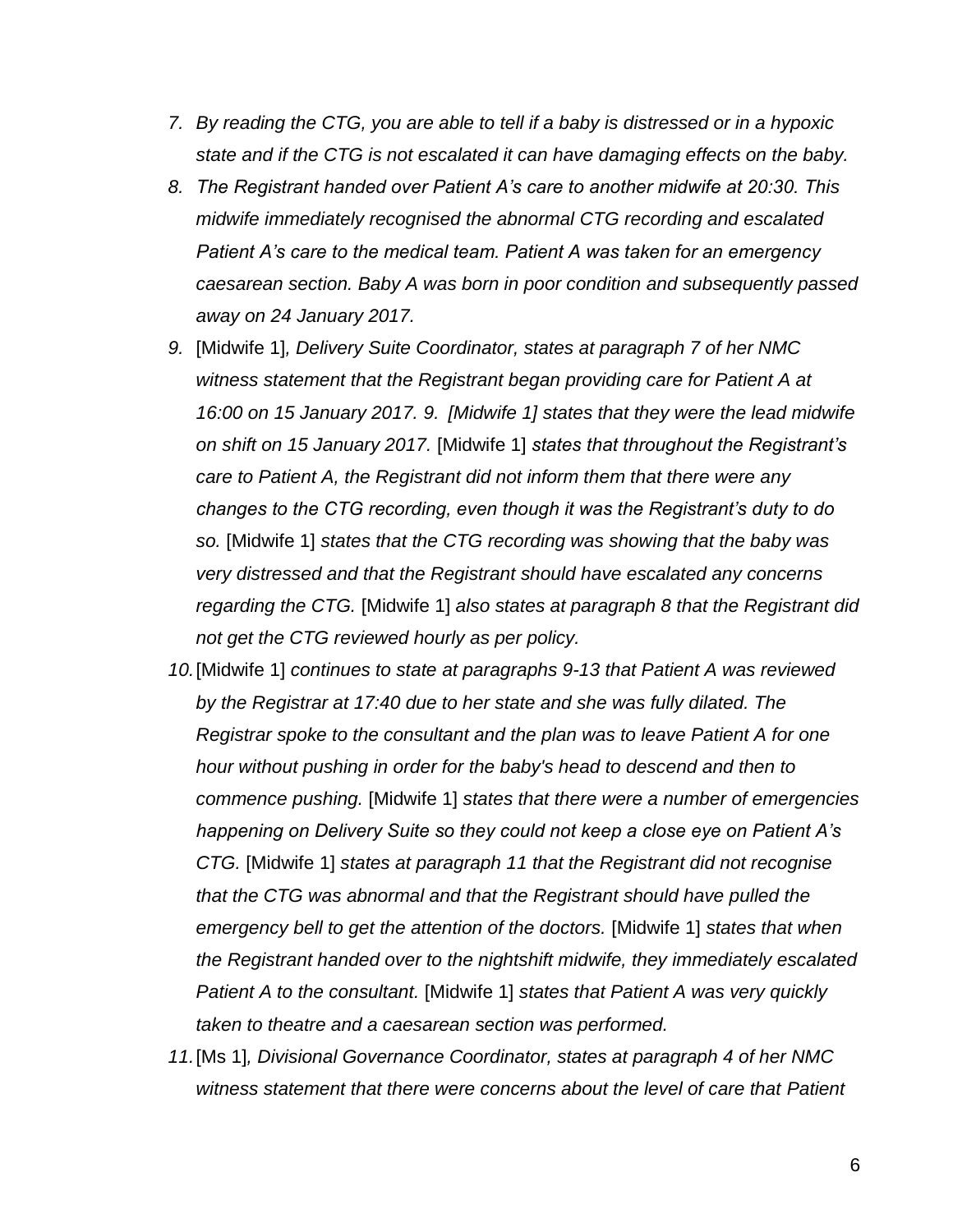*A received from the Registrant between 16:00 and 20:30.* [Ms 1] *also states at paragraph 9 that the Registrant failed to use any judgement in assessing the CTG and did not use any of the set categories to interpret it. The night shift midwife immediately saw that the CTG was abnormal and put into place the actions that needed to be taken.*

- *12.*[Ms 1] *notes in her statement at paragraph 7 that Patient A was reviewed in the morning. However in the afternoon the doctor failed to recognise that the CTG was abnormal and also failed to return to conduct further observations later on in the day. At paragraph 8,* [Ms 1] *states that when the doctor returned he assessed to ensure everything looked normal, but sometimes everything can appear normal from a short observation. She also notes that the coordinator should have checked the mother and the board to see the progress in every*  room. There was a period of a long gap, therefore they had time to check for at *least five minutes but the coordinator expressed that she was too busy.*
- *13.[*Ms 1] f*urther notes in her statement, at paragraph 10, that the Registrant did not complete Royal College of Obstetricians and Gynaecologists CTG Masterclass and it was a failure of the organisation to ensure that this happened.*
- *14.*[Midwife 3], *Head of Midwifery, states at paragraph 5 in their NMC witness statement, that recognising and escalating a deteriorating CTG is a general skill and a basic standard of care expected from a midwife and that throughout all of the Registrant's training and experience as a midwife, would have been aware of this. The Registrant would have been aware of this through her training as a midwife and set out in the Care of Women in Labour Guideline (Exhibit SK/02) and Maternity Safer Staffing and Escalation Guideline (Exhibit SK/03).*
- *15.*[Midwife 2]*, Registered Midwife, states at paragraph 5 in their NMC witness statement that they were caring for Patient A prior to the Registrant.* [Midwife 2] *states at paragraph 15 that Patient A's CTG was overall normal when they handed over the care to the Registrant at 16:00.*
- *16.Between 17:40 and 20:30, when the Registrant handed over to the night shift midwife, there was a two hour and 50 minute time period where the evidence*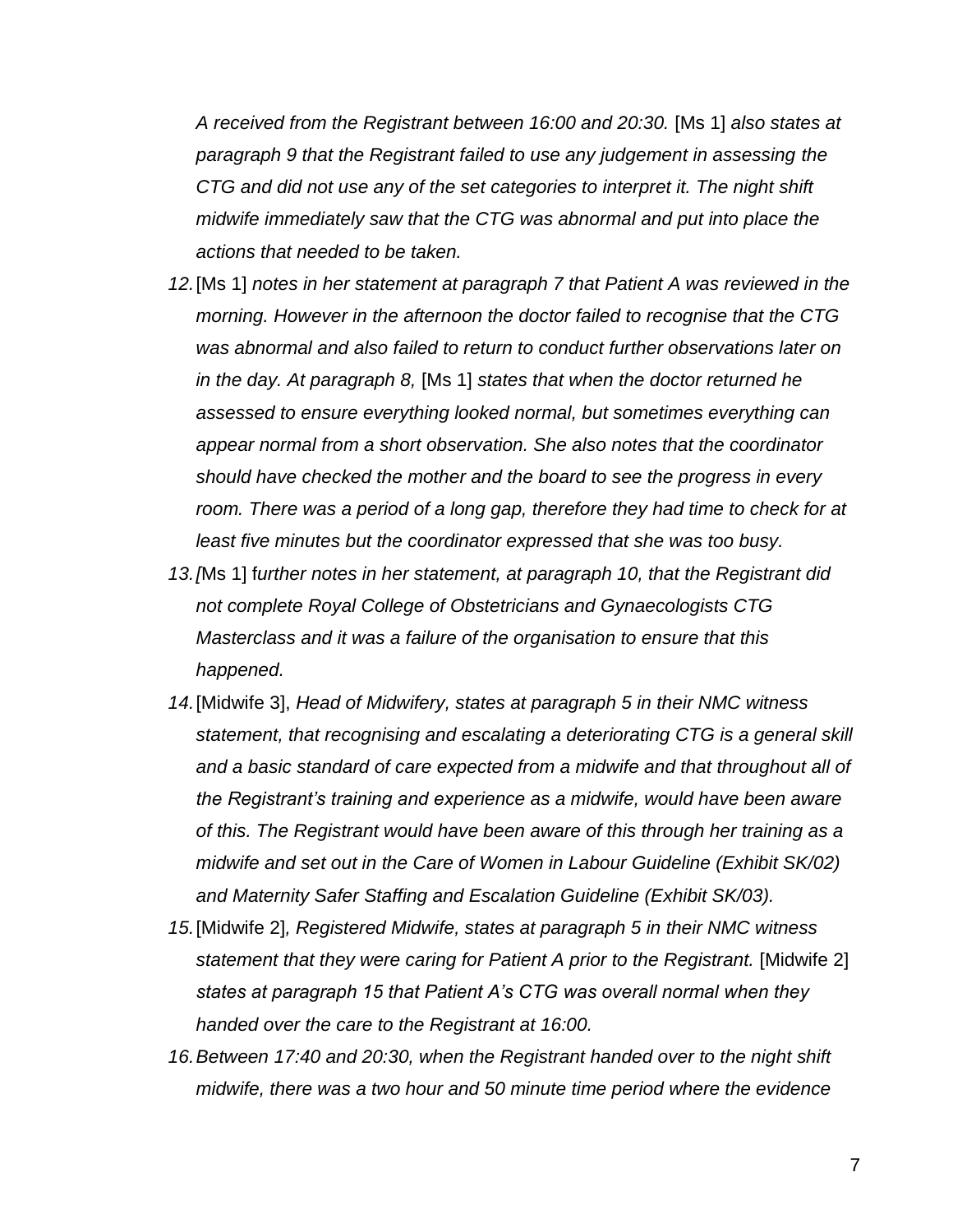*could suggest that the Registrant should have recognised the abnormal CTG recording and escalated it.*

*17.On 12 June 2017, the Trust completed a Serious Incident Report ("SIR") for the incident on 15 January 2017. The SIR (Exhibit DS/01) shows that several opportunities were missed by the Registrant to identify that the CTG was abnormal.*'

The panel had regard to the written statements of the following witnesses on behalf of the NMC:

 Ms 1: Divisional Governance Coordinator in the Woman and Children Division at London North West Healthcare NHS Trust; Midwife 1: Delivery Suite Coordinator at London North West Health Care; • Midwife 2: Band 6 Midwife at Northwick Park Hospital; Midwife 3: Divisional Head of Midwifery and Gynaecology Nurses at London North West University Health Care NHS Trust.

In the panel's analysis of all the material that had been placed before it at the fact finding stage, the panel identified significant parts of that material in relation to the admitted charges. However, their relevance will be more appropriately engaged at the misconduct and impairment stage.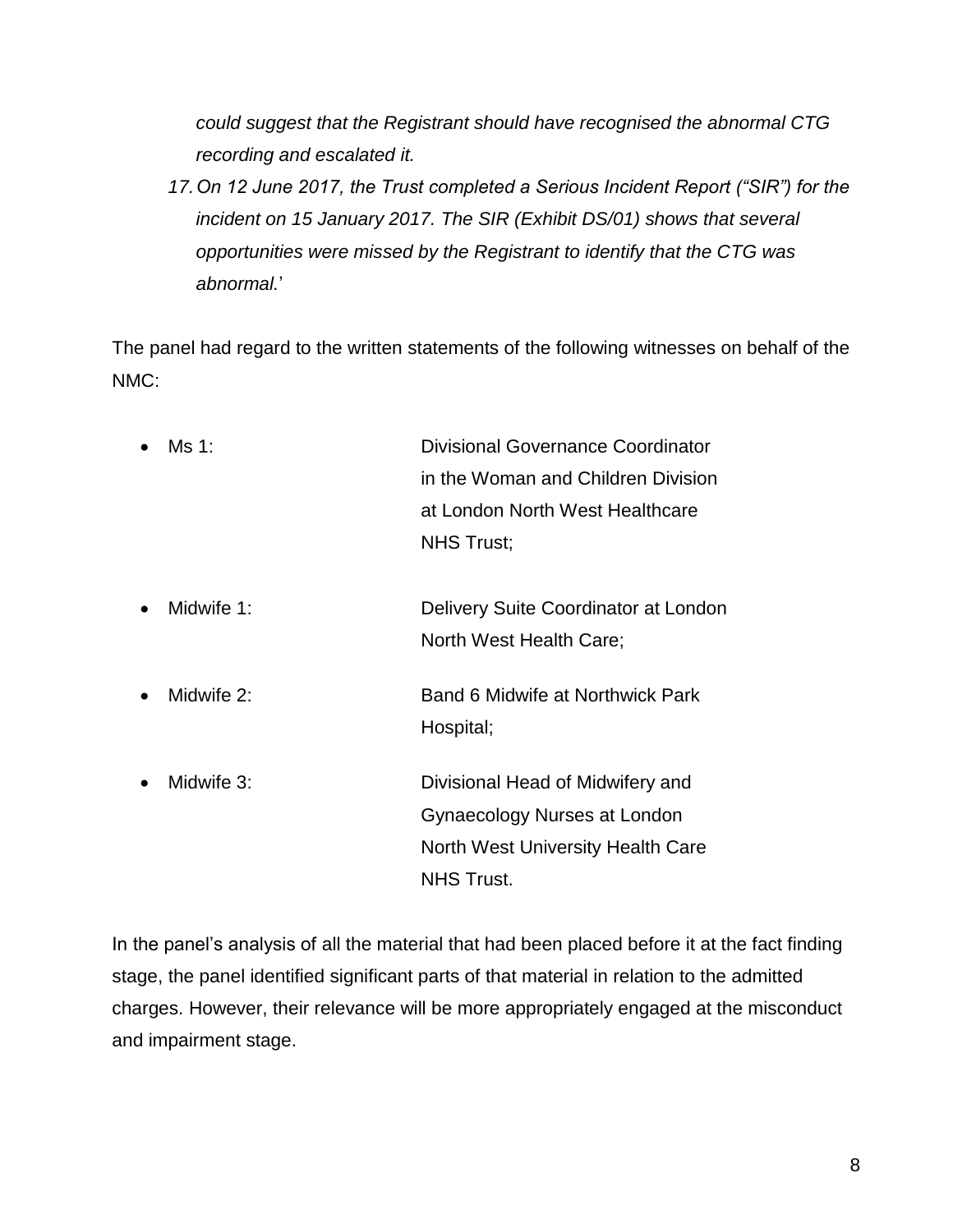The panel noted the Serious Incident Investigation Report which identifies that there were things that should have been done differently, missed opportunities, and a lack of senior oversight from an early part of Patient A's admission (some of these failings occurred prior to your involvement with Patient A.).

The panel was satisfied that there was sufficient evidence to support your admissions, this was not withstanding that it was not currently provided with any explanation from you. It is clear from your admissions that you have accepted your failings in this matter.

In light of this, the statement of fact and your admissions to all charges the panel finds charges 1a), b) and c) proved in their entirety, by way of your admissions.

### **Fitness to practise**

Having reached its determination on the facts of this case, the panel then moved on to consider, whether the facts found proved amount to misconduct and, if so, whether your fitness to practise is currently impaired. There is no statutory definition of fitness to practise. However, the NMC has defined fitness to practise as a registrant's suitability to remain on the register unrestricted.

The panel, in reaching its decision, has recognised its statutory duty to protect the public and maintain public confidence in the profession. Further, it bore in mind that there is no burden or standard of proof at this stage and it has therefore exercised its own professional judgement.

The panel adopted a two-stage process in its consideration. First, the panel must determine whether the facts found proved amount to misconduct. Secondly, only if the facts found proved amount to misconduct, the panel must decide whether, in all the circumstances, your fitness to practise is currently impaired as a result of that misconduct.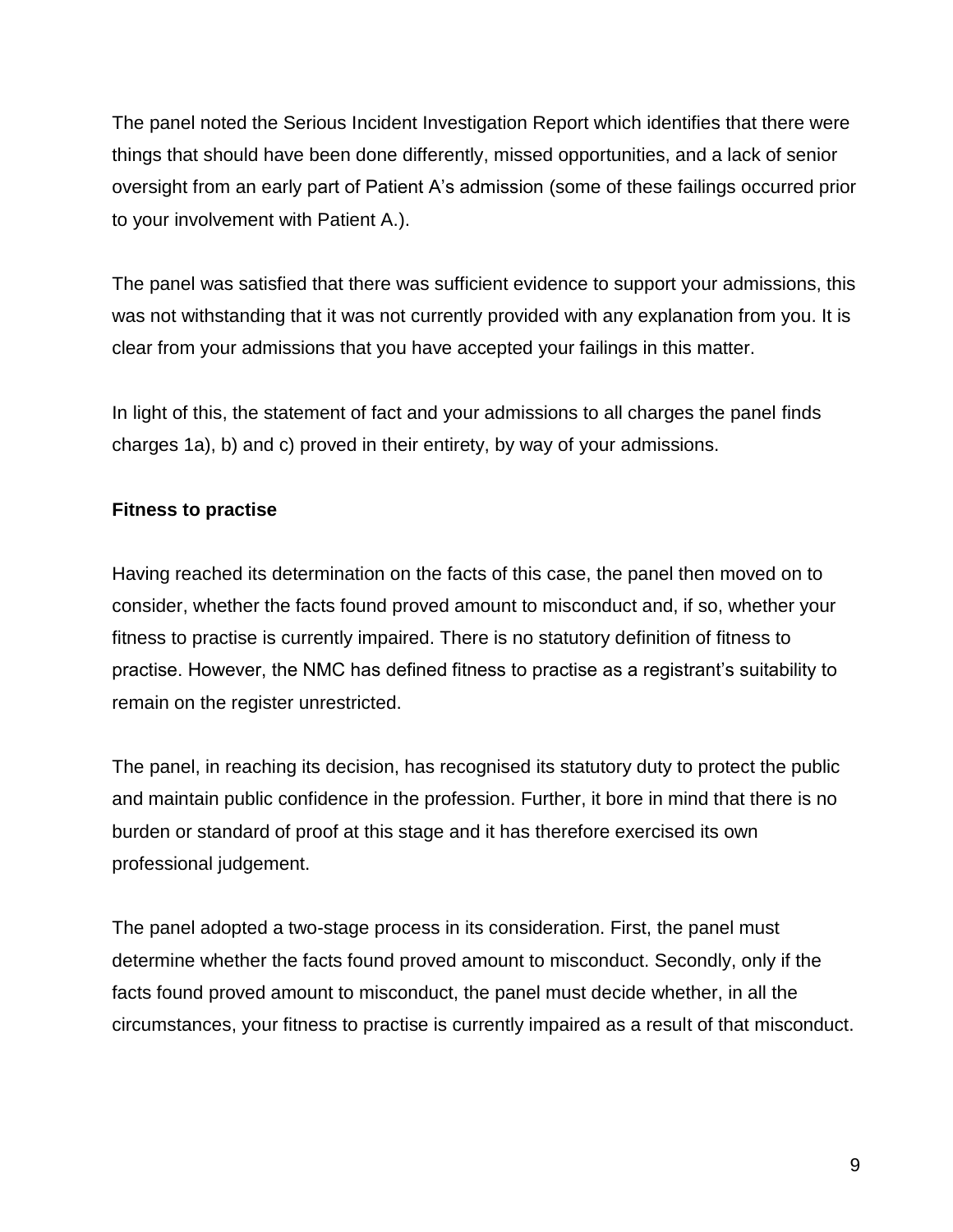#### **Your evidence**

The panel heard from you. You told the panel that you chose to become a midwife because you are passionate about caring for women and children and wanted to help. You kept progressing in your career as you fundamentally believe that midwifery and nursing are your vocation in life and you progressed as jobs arose. You found yourself in positions where you cared for people who do not necessarily get support from mainstream services.

You told the panel about the time leading up to the incident on the 15 January 2017. You explained that you worked very busy shifts and that you barely had a chance to take breaks. You told the panel about an incident which occurred on your previous shift which was a night shift of the 13/14 January 2017 when there was miscommunication about you taking a break at the same time as taking over the care of a patient which resulted in a report being made to the matron. You stated that the matron was of the view that it was a miscommunication, however, after that you felt that you could not communicate to colleagues or the coordinators when you needed a break and were not able to stand up for yourself. You stated that you felt like you were forced to do something that you knew you should not have done, in this case working without having a break.

You explained that on the 15 January you had been on duty since 07:30 and that you were asked to take over the care for Patient A at 16:00. You stated that you were involved continually throughout the day with a patient in room 9. Immediately after finishing with this patient at 16:00 but before you had been able to finish their notes, you were required to take over the care of Patient A. This meant you were not able to take a break and had to finish your notes whilst also caring for Patient A. However, due to the previous incident, you did not feel like you could speak up. You explained that whilst you were caring for Patient A, you were not mentally present. You now recognise that you should not have taken over Patient A's care while feeling this way. You acknowledged that you made a mistake and that you did not give Patient A the best care that was up to the standard expected of a midwife. You explained that the outcome of this is still haunting you to this day.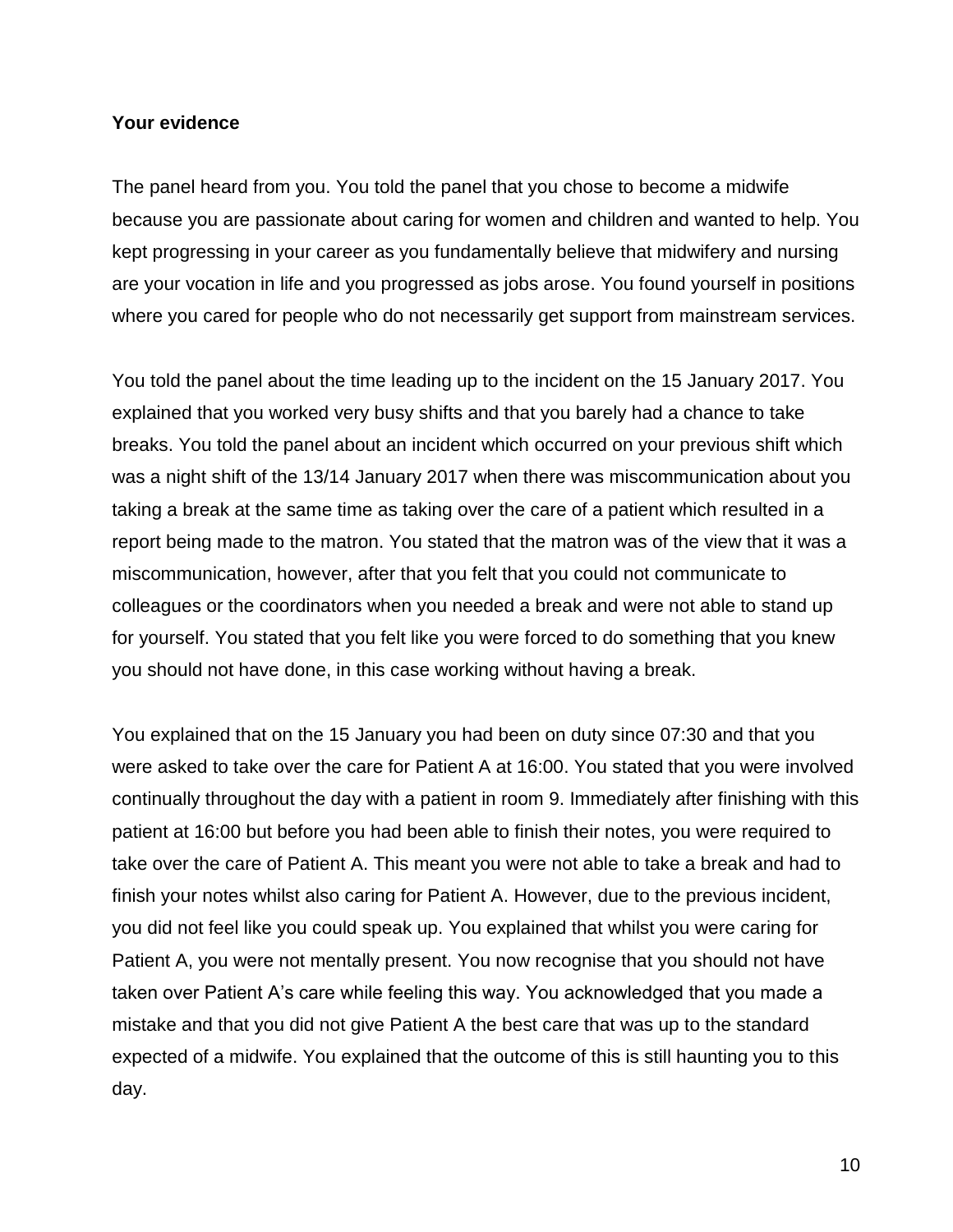You explained to the panel what you would now do differently. You told the panel that you recognise triggers and have researched the psychology behind your response to them. You told the panel that you were severely stressed that day, but that you now have the tools to reduce and deal with stress. At the time you did not have the language and were not able to express how you felt. You stated that you have learned to speak up to express your needs, particularly in order to deliver a better service to your patients/clients.

[PRIVATE] how it affected your life but also other things that were going on in your life at the time. You stated that it gave you the opportunity to look at how you felt about what had happened and what you would now do differently. You explained that it gave you access to resources and to reflect on how being treated at work had affected you, how you deal with other staff and patients.

You explained that you are now working in nursing, as the lead working with school nurses, and that you have a managerial role but also deliver training for partners. You stated in managing other nurses, you are very focussed on their mental health and support them in speaking up for themselves and taking breaks when necessary. You learned that by doing so nurses and midwives are able to deliver a service that is up to the standard expected of a registered nurse/midwife. You explained that the experience has shaped and influenced your approach as a manager. You stated that as a lead for school nurses you are mostly dealing with safeguarding and you explained how being equipped with the skills that you have learned is important to deal with such situations.

You told the panel that you had undertaken further training after the incident. You stated that this was mandatory training. However, you no longer have access to the training platform as this was with your previous employer, and are therefore not able to provide the panel with certificates. You explained that you have revalidated your registration twice since the incident.

You explained to the panel that without your PIN you would not be able to continue working in a field that you really enjoy, outside the 'mainstream' care working with children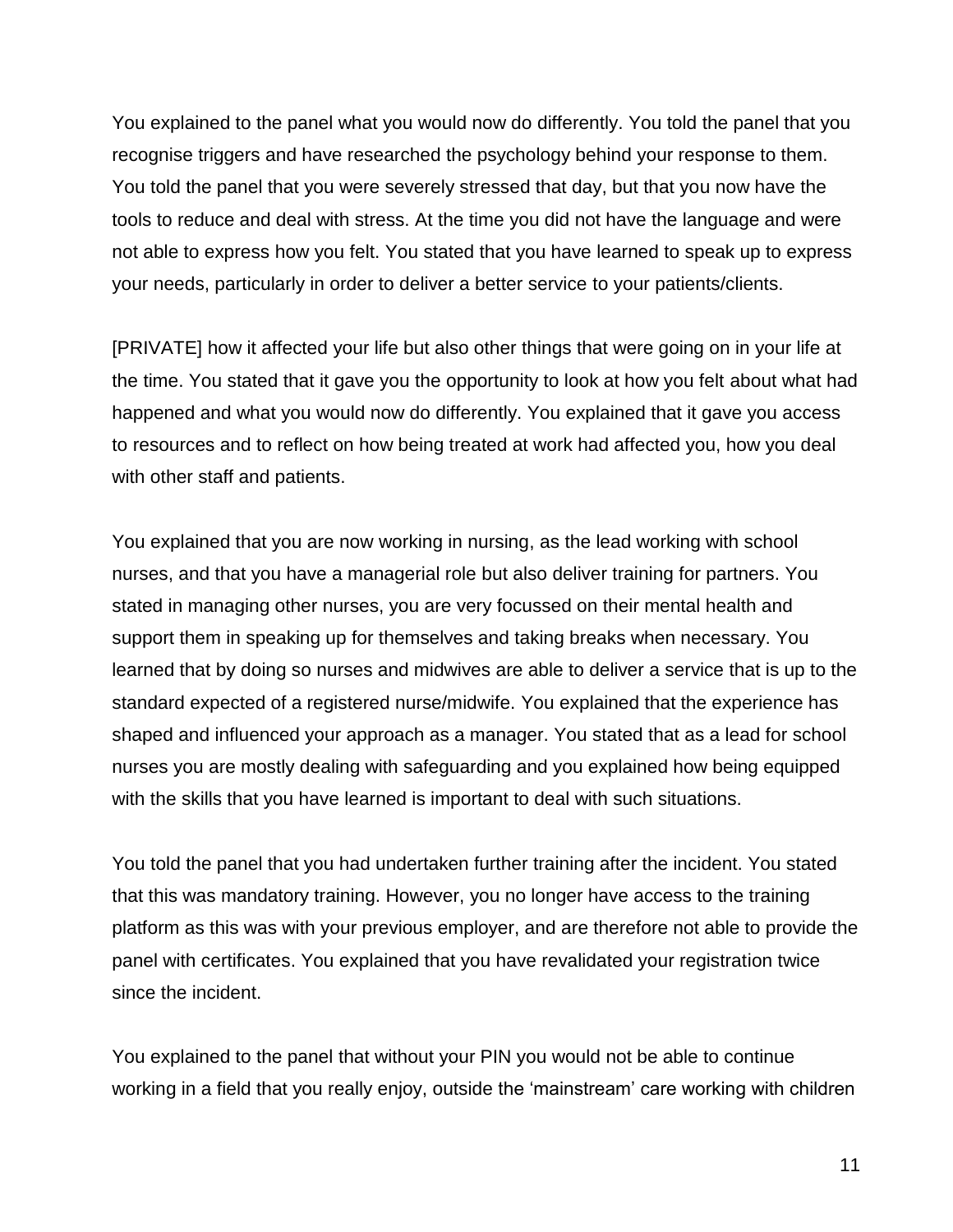and young people. You explained that whilst you enjoy working with your current team, you would like to eventually go back to midwifery.

### **Submissions on misconduct**

In coming to its decision, the panel had regard to the case of *Roylance v General Medical Council (No. 2)* [2000] 1 AC 311 which defines misconduct as a *'word of general effect, involving some act or omission which falls short of what would be proper in the circumstances.'*

Ms Headley invited the panel to take the view that the facts found proved amount to misconduct. The panel had regard to the terms of 'The Code: Professional standards of practice and behaviour for nurses and midwives (2015)' (the Code) in making its decision.

Ms Headley identified the specific, relevant standards where she considered your actions amounted to misconduct. She submitted that your failings on the 15 January 2017 were related to basic midwifery practice and have placed Patient A and Baby A at a serious risk of harm. She submitted that it was a failing in the essential skills of midwifery and a failure to escalate. Ms Headley submitted that the failings were serious and fell far below the standard expected of a registered midwife. She invited the panel to find that the facts found proved by admission amount to misconduct.

Mr Lloyd reminded the panel that you admitted that your failings amounted to misconduct and he submitted that you do not seek to retract from this admission.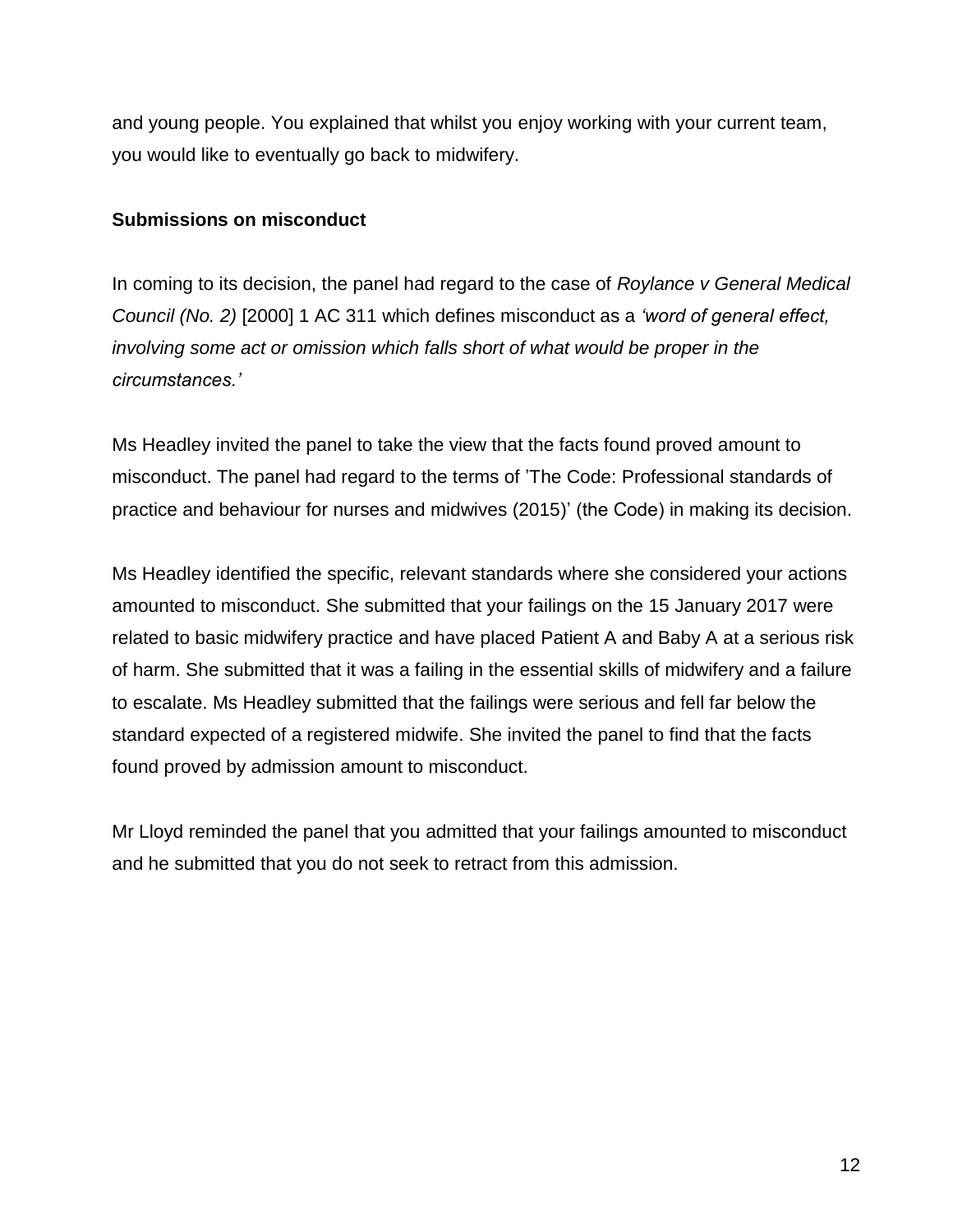### **Submissions on impairment**

Ms Headley moved on to the issue of impairment and addressed the panel on the need to have regard to protecting the public and the wider public interest. This included the need to declare and maintain proper standards and maintain public confidence in the profession and in the NMC as a regulatory body. This included reference to the case of *Council for Healthcare Regulatory Excellence v (1) Nursing and Midwifery Council (2) and Grant*  [2011] EWHC 927 (Admin).

Ms Headley submitted that the first three limbs of *Grant* were engaged. She submitted that your failings put Patient A and Baby A at a real risk of harm, that your misconduct had breached the fundamental tenets of the nursing profession and therefore brought its reputation into disrepute.

Ms Headley submitted that there is a continued risk to the public and invited the panel to find that your fitness to practise is impaired on the ground of public protection.

Ms Headley submitted that your misconduct was remediable through education, training, reflection, insight and supervision. She submitted that you have reflected on your misconduct and that you stated that you have strengthened your practice in the relevant areas. However, she submitted that you have not provided the panel with further evidence regarding training certificates or testimonials from your current employer or work colleagues. She submitted that whilst you reflected on your misconduct, you have not gained full insight into your failings. She therefore submitted that there is a risk of repetition.

Ms Headley also invited the panel to find that your fitness to practise is impaired on the ground of public interests. She submitted that public confidence in the profession and the NMC as a regulator would be undermined if a finding of impairment were not made.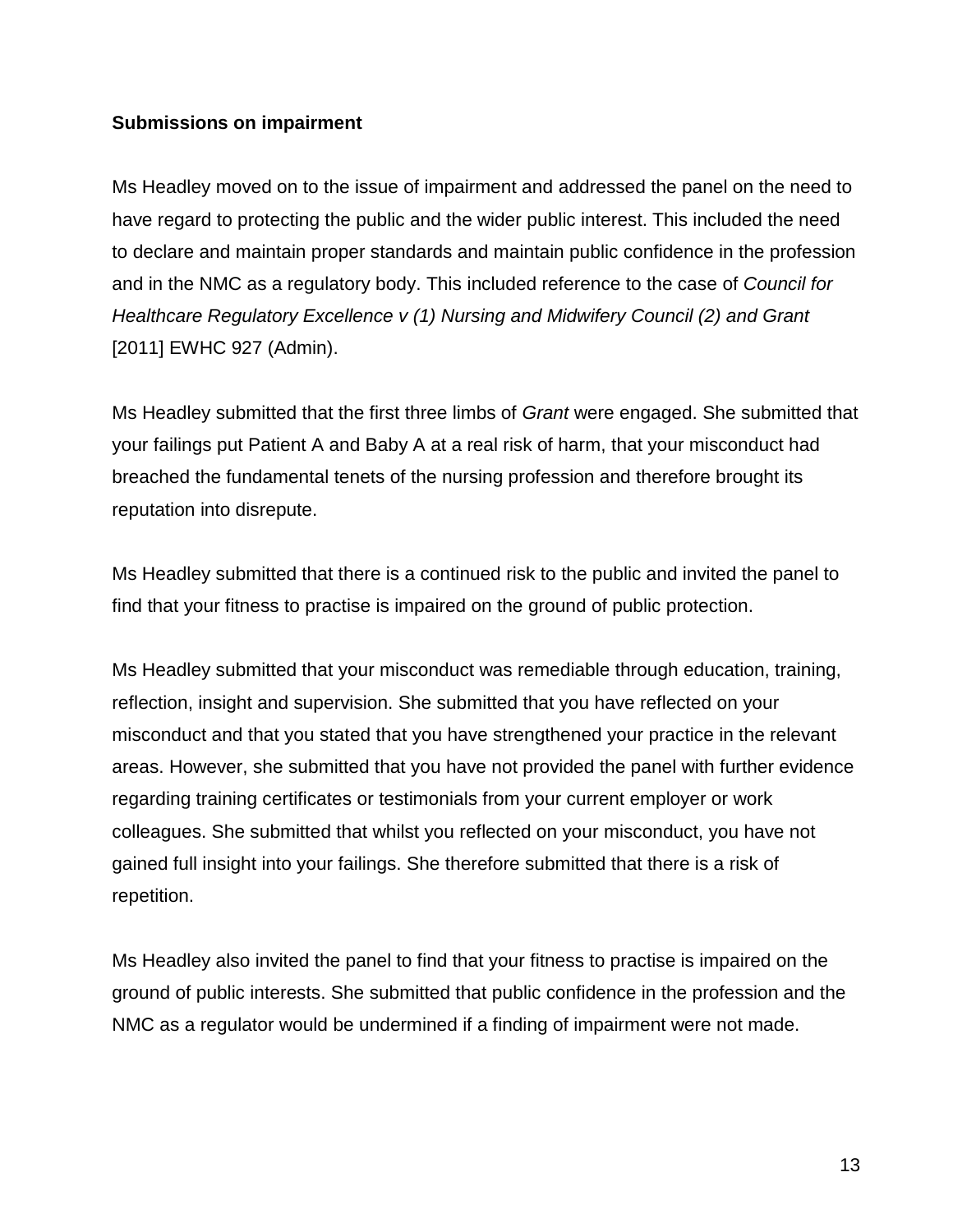Mr Lloyd submitted that the context of your failings was important to this case. He stated that you have been working as a registered midwife for more than 20 years and that your failings in 2017 were the only regulatory concerns raised in that period. He reminded the panel that this was four hours in a 20-year midwifery career. He also reminded the panel that there was no repetition or escalation of your misconduct since the incident and that the incident was one patient, on one shift. He invited the panel to bear this in mind when considering your current fitness to practise.

Mr Lloyd submitted that you have produced a measured and thoughtful reflective piece that explains your attempts to "*grapple*" and come to terms with the consequences of that shift in 2017. He submitted that you have engaged in the NMC process and were eager to give evidence to the panel. He submitted that you have told the panel how you processed the event and that you can now explain how you felt. Mr Lloyd submitted that there is evidence that you have taken steps to understand what happened, how it happened and how to avoid something like this happening again. He submitted that you demonstrated deep insight and a commitment to learn from your past mistakes.

Mr Lloyd submitted that you have [PRIVATE], opened up and started to address the root causes of your emotional state at the time. He reminded the panel that you had undertaken further reading yourself and that you have developed and progressed since 2017. He submitted that you are now conscious about taking breaks and are assertive when it comes to your needs in order to deliver the best possible care to your patients.

Mr Lloyd submitted that you have a deep seated passion for midwifery and that it was obvious throughout your oral evidence how much you care for your patients. He submitted that you have shown genuine commitment and have done everything you can to address the main issues in this case. He submitted that the events of 2017 are still haunting you to this day and that given your evidence, the risk of repetition is very low.

Mr Lloyd submitted that you expressed a significant degree of remorse, did not seek to blame others and have not sought to rely or hide behind the clinical failings of others. He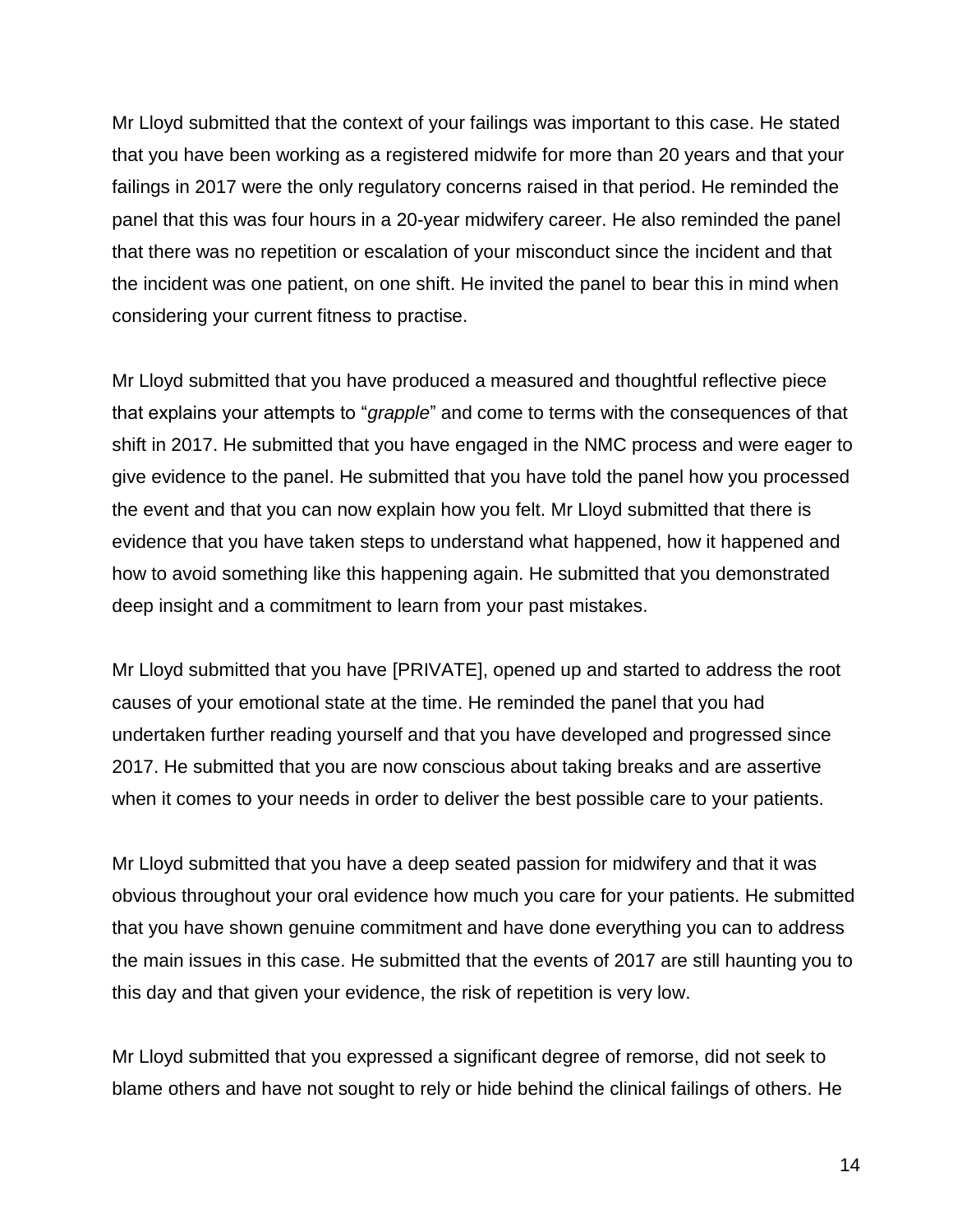submitted that you admitted that you played a part in the events of the 15 January 2017 that you have learned from your failings and have apologised. Mr Lloyd submitted that you take full accountability, have shown genuine remorse and that this played a part in your desire to strengthen your practice.

Mr Lloyd invited the panel to find that the risk of repeating your misconduct is very low in this case and that therefore a finding of impairment is not necessary on the ground of public protection.

Mr Lloyd reminded the panel that you accept that your current fitness to practice is impaired. He acknowledged that in the particular circumstances of the case the public interest needs to be acknowledged. He stated that it is a matter for the panel to determine whether your fitness to practise is impaired on the ground of public interest.

The panel accepted both the oral and written advice of the legal assessor which included reference to a number of relevant judgments. These included: *Roylance v General Medical Council*, *Nandi v General Medical Council* [2004] EWHC 2317 (Admin), and *General Medical Council v Meadow* [2007] QB 462 (Admin).

## **Decision and reasons on misconduct**

When determining whether the facts found proved amount to misconduct, the panel had regard to the terms of the Code.

The panel was of the view that your actions did fall significantly short of the standards expected of a registered midwife, and that your actions amounted to a breach of the Code.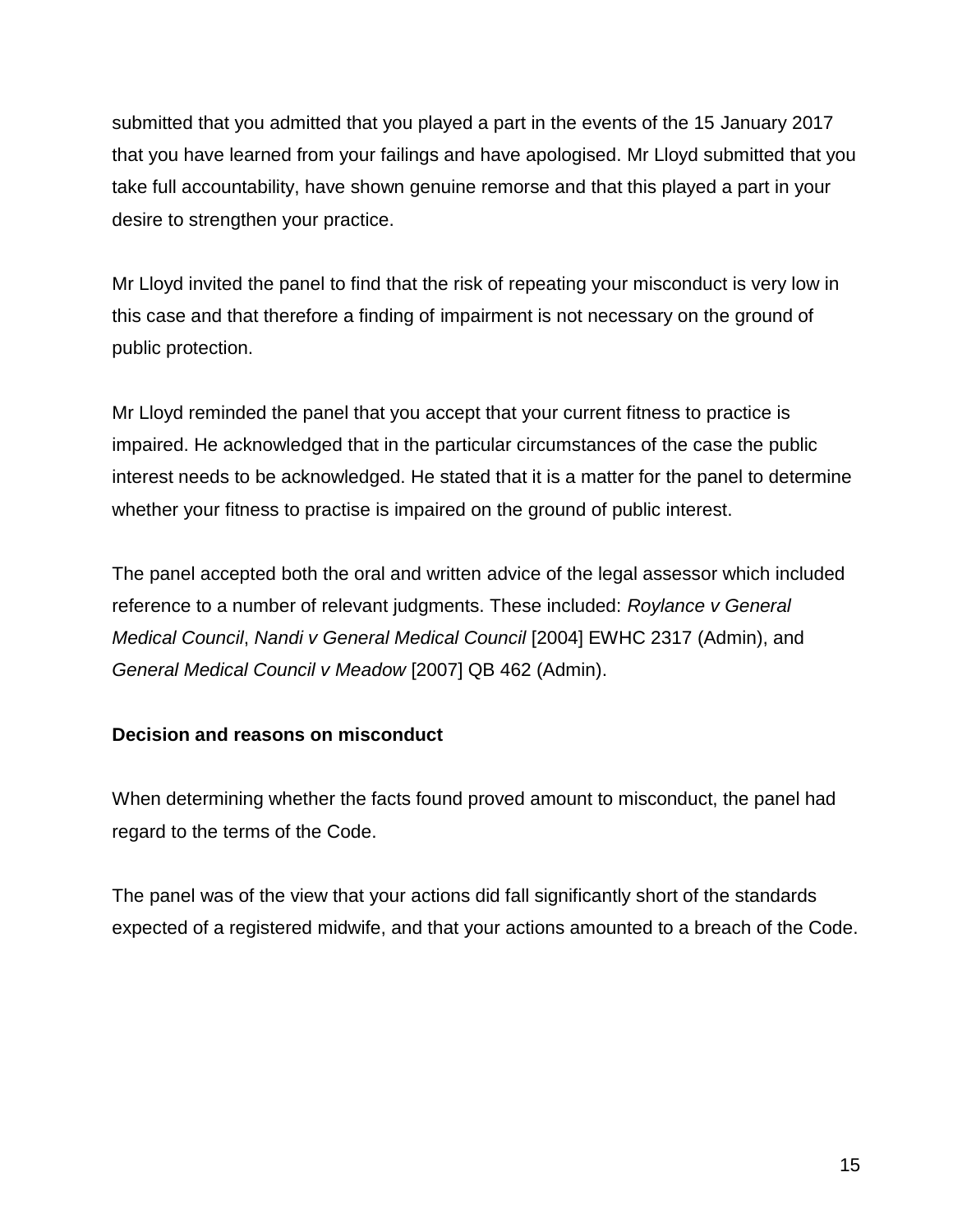Specifically:

### *8 Work co-operatively*

*To achieve this, you must:*

- *8.1 respect the skills, expertise and contributions of your colleagues, referring matters to them when appropriate*
- *8.4 work with colleagues to evaluate the quality of your work and that of the team*
- *8.5 work with colleagues to preserve the safety of those receiving care*
- *8.6 share information to identify and reduce risk*

### *10 Keep clear and accurate records relevant to your practice*

*This applies to the records that are relevant to your scope of practice. It includes but is not limited to patient records.*

*To achieve this, you must:*

- *10.1 complete records at the time or as soon as possible after an event, recording if the notes are written some time after the event*
- *10.2 identify any risks or problems that have arisen and the steps taken to deal with them, so that colleagues*

# *19 Be aware of, and reduce as far as possible, any potential for harm associated with your practice*

*To achieve this, you must:*

*19.1 take measures to reduce as far as possible, the likelihood of mistakes, near misses, harm and the effect of harm if it takes place*

#### *20 Uphold the reputation of your profession at all times*

*To achieve this, you must:*

*20.1 keep to and uphold the standards and values set out in the Code*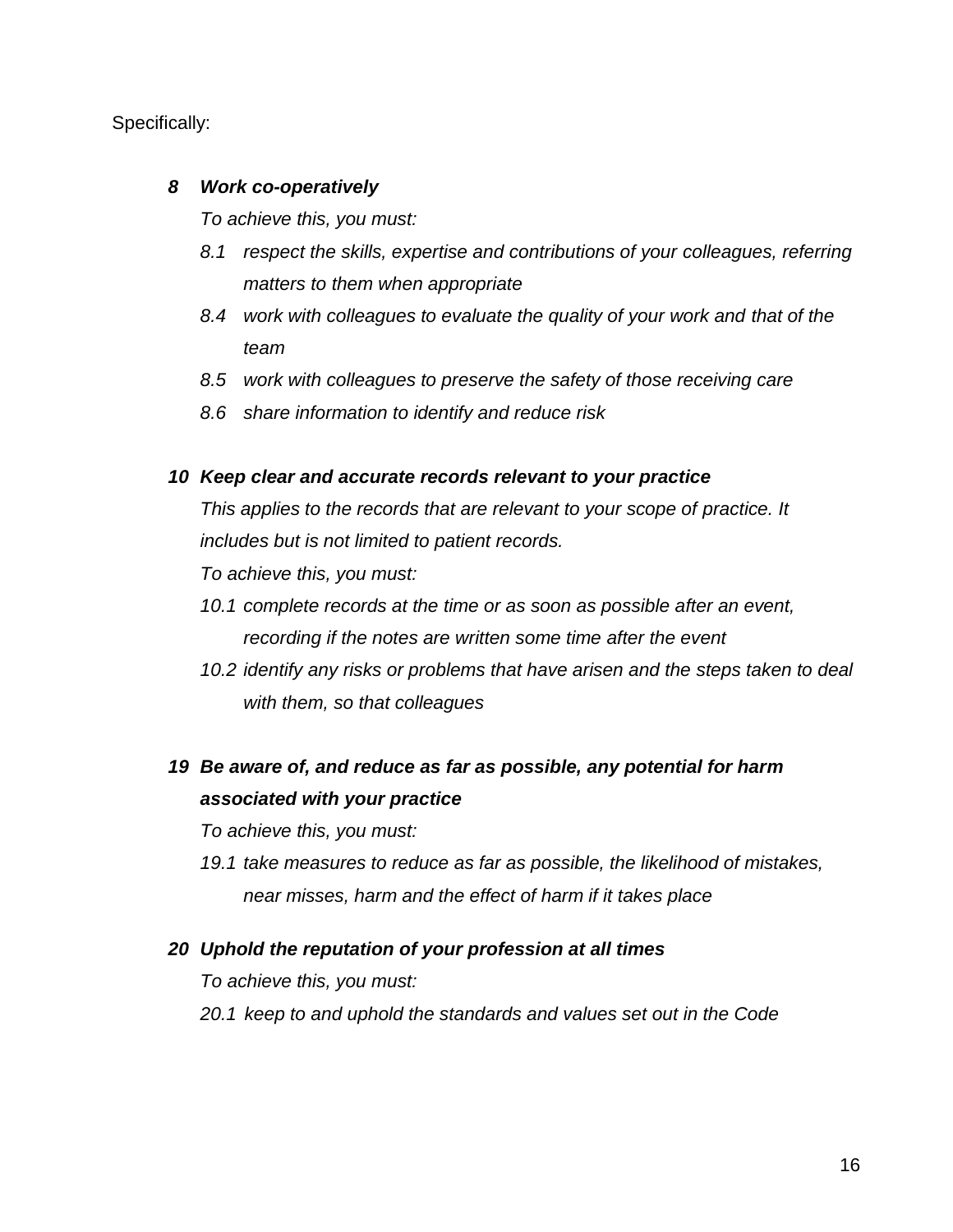The panel appreciated that breaches of the Code do not automatically result in a finding of misconduct. However, the panel was of the view that your failure to read the CTG led to you not escalating the changes to your colleagues and not documenting them. The panel was of the view that these were failings in basic midwifery skills and elevated the risk of harm to Patient A and Baby A.

When looking at the question of seriousness the panel considered the conclusions of the Serious Incident Investigation Report as compelling evidence as to the seriousness of your failures. The panel noted that there had been several failures in the management of Patient A's labour by the clinical team, such as not appreciating the significance of meconium stained liquor, the management of labour with Prostin rather than Syntocinon, lack of senior oversight and that Baby A was compromised due to an intrauterine infection. However, your particular failure not to recognise and act on a deteriorating CTG contributed to the poor outcome.

The panel found that your actions did fall seriously short of the conduct and standards expected of a midwife and amounted to serious misconduct.

#### **Decision and reasons on impairment**

The panel next went on to decide if as a result of the misconduct, your fitness to practise is currently impaired.

Midwives occupy a position of privilege and trust in society and are expected at all times to be professional. Patients and their families must be able to trust midwives with their lives and the lives of their loved ones. To justify that trust, midwives must make sure that their conduct at all times justifies both their patients' and the public's trust in the profession.

In this regard the panel considered the judgment of Mrs Justice Cox in the case of *CHRE v NMC and Grant* in reaching its decision. In paragraph 74, she said: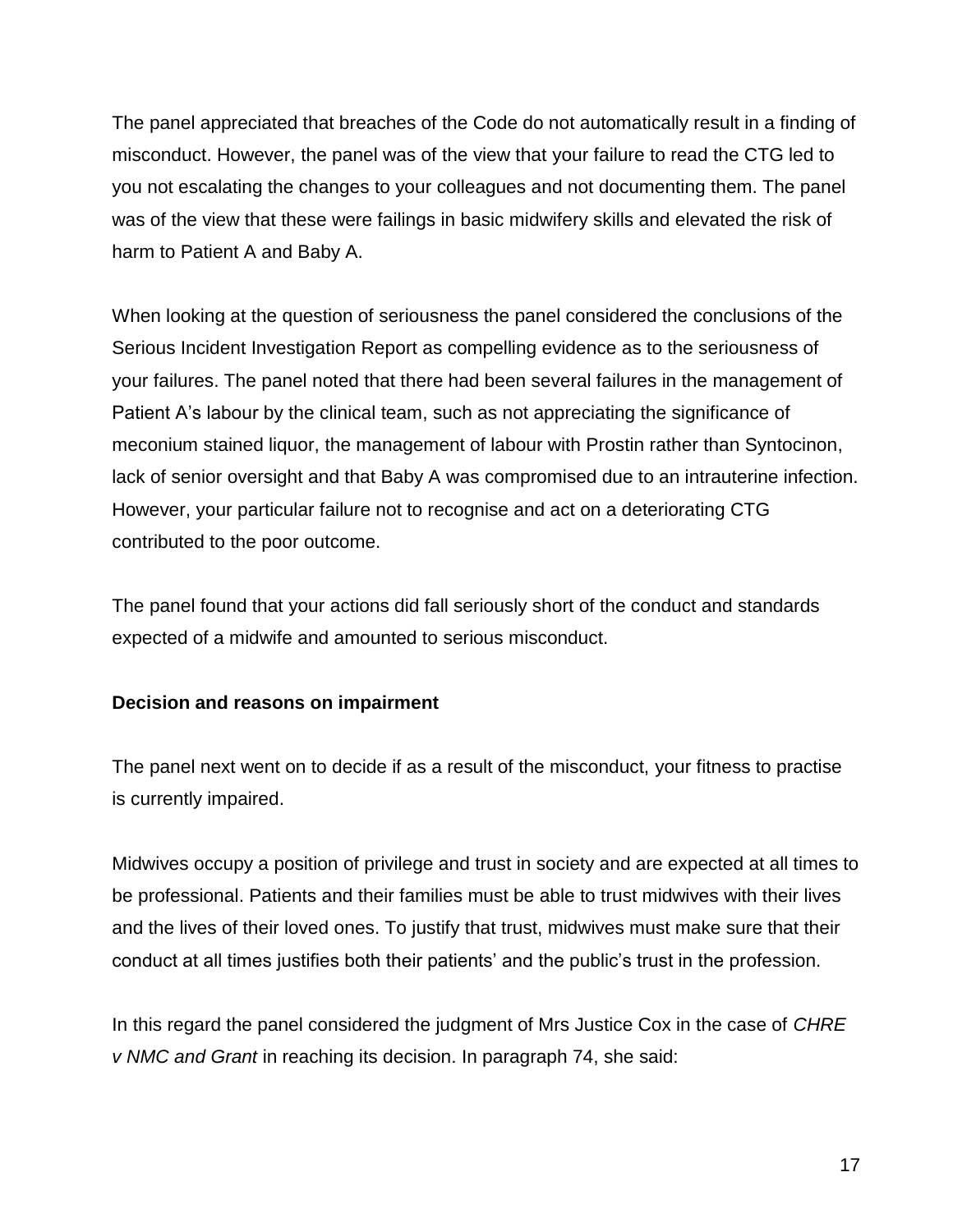*'In determining whether a practitioner's fitness to practise is impaired by reason of misconduct, the relevant panel should generally consider not only whether the practitioner continues to present a risk to members of the public in his or her current role, but also whether the need to uphold proper professional standards and public confidence in the profession would be undermined if a finding of impairment were not made in the particular circumstances.'*

In paragraph 76, Mrs Justice Cox referred to Dame Janet Smith's "test" which reads as follows:

*'Do our findings of fact in respect of the doctor's misconduct, deficient professional performance, adverse health, conviction, caution or determination show that his/her fitness to practise is impaired in the sense that s/he:*

- *a) has in the past acted and/or is liable in the future to act so as to put a patient or patients at unwarranted risk of harm; and/or*
- *b) has in the past brought and/or is liable in the future to bring the medical profession into disrepute; and/or*
- *c) has in the past breached and/or is liable in the future to breach one of the fundamental tenets of the medical profession; and/or*
- *d)* […]*'*

The panel finds that Patient A and Baby A were put at a real risk of harm as a result of your misconduct. Your misconduct had breached the fundamental tenets of the midwifery profession and therefore brought its reputation into disrepute.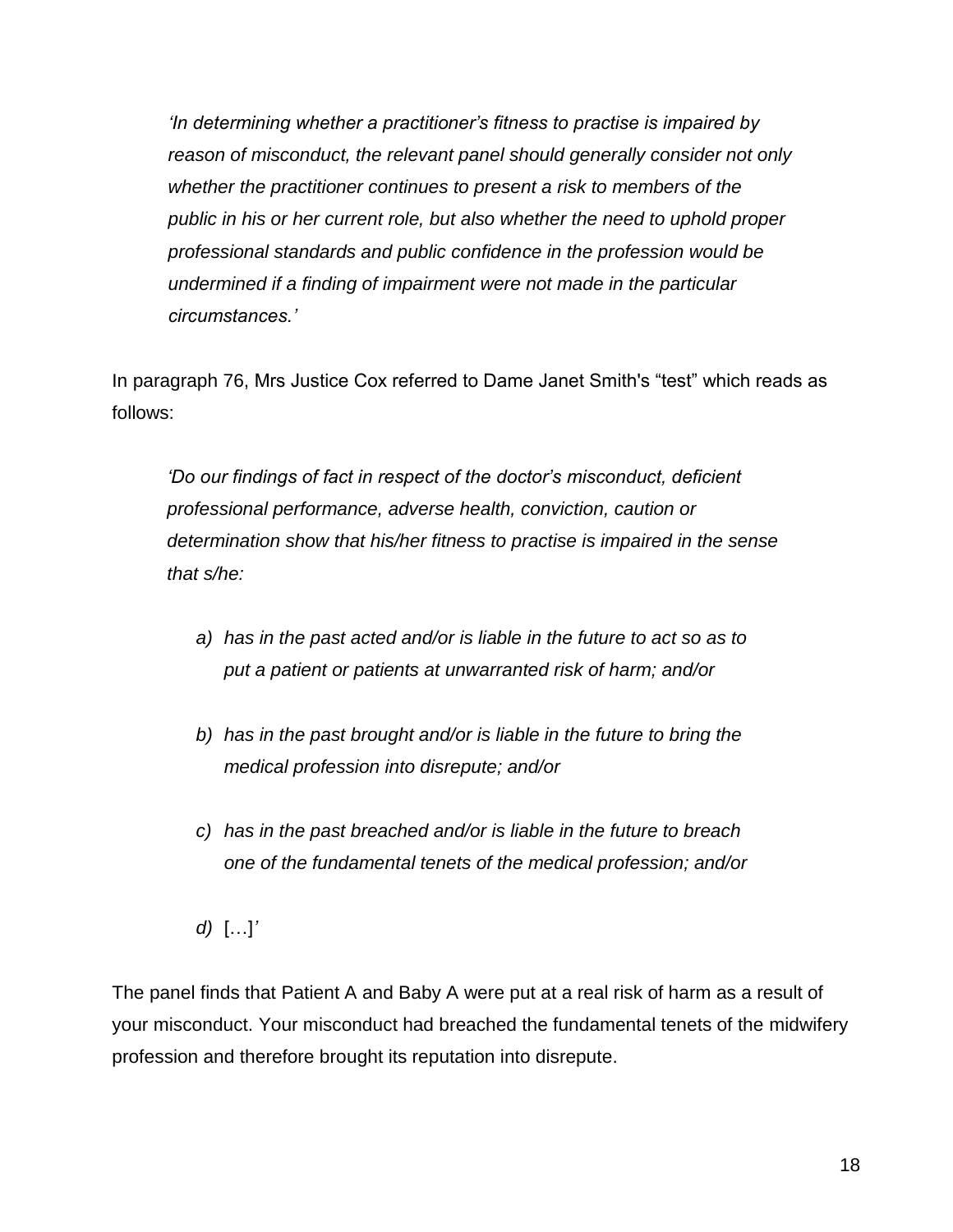Regarding insight, the panel considered that you have shown significant insight into your own state of mind at the time of your misconduct and were able to articulate what the circumstances were, how you felt and what you would now do differently. However, the panel was of the view that you were not able to demonstrate that you have gained insight into the misinterpretation of the CTG which is a basic midwifery skill. The panel was of the view that you were not able to explain why you misread the CTG and failed to recognise that it was deteriorating. The panel was therefore of the view that you have demonstrated only some insight.

The panel was satisfied that the misconduct in this case is capable of being addressed. Therefore, the panel carefully considered the evidence before it in determining whether or not you have taken steps to strengthen your practice. The panel accepted your statement that you have taken further courses, but do no longer have access to these records. The panel was of the view that you were able to identify your personal failings in not speaking up when you needed a break and looking after your own mental health to be able to deliver a high standard of care. It concluded that you have addressed this part of your failings. However, the panel was of the view that there is no evidence before it to demonstrate that you have addressed the failings in your basic midwifery skills and competencies, have undertaken further training in reading CTGs, escalation of concerns and record keeping. It was therefore of the view that you have not yet fully remediated your practice.

Therefore, the panel is of the view that there is a risk of repetition based on the developing insight and the lack of full remediation. The panel therefore decided that a finding of impairment is necessary on the grounds of public protection.

The panel bore in mind that the overarching objectives of the NMC; to protect, promote and maintain the health, safety, and well-being of the public and patients, and to uphold and protect the wider public interest. This includes promoting and maintaining public confidence in the nursing and midwifery professions and upholding the proper professional standards for members of those professions.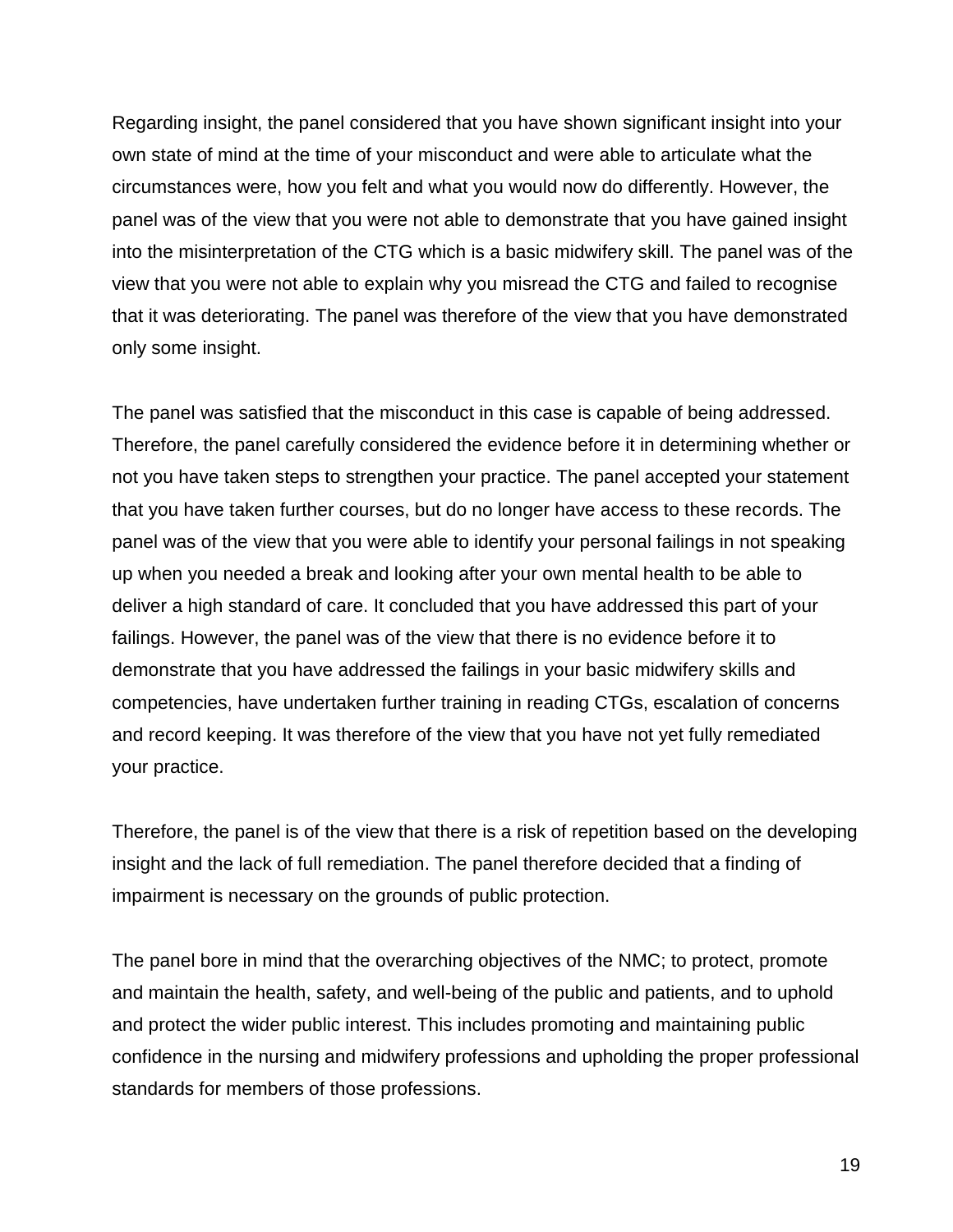In addition, the panel concluded that public confidence in the profession would be undermined if a finding of impairment were not made in this case and therefore also finds your fitness to practise impaired on the grounds of public interest.

Having regard to all of the above, the panel was satisfied that your fitness to practise is currently impaired.

### **Sanction**

The panel has considered this case and has decided to make a conditions of practice order for a period of 12 months. The effect of this order is that your name on the NMC register will show that you are subject to a conditions of practice order and anyone who enquires about your registration will be informed of this order.

In reaching this decision, the panel has had regard to all the evidence that has been adduced in this case and had careful regard to the Sanctions Guidance (SG) published by the NMC. The panel accepted the advice of the legal assessor.

## **Submissions on sanction**

Ms Headley outlined what the NMC contended were the aggravating and mitigating features of the case. She submitted that you put Patient A and Baby A at a serious risk of harm and that you have only provided the panel with limited remediation. She submitted that you provided the panel with personal mitigation, and explanation as to your state of mind on the day in question, you admitted to the regulatory concerns early in the process and showed remorse.

Ms Headley submitted that, due to the risk of harm identified, to take no further action or to impose a caution order would not be appropriate and would not reflect the seriousness of the case.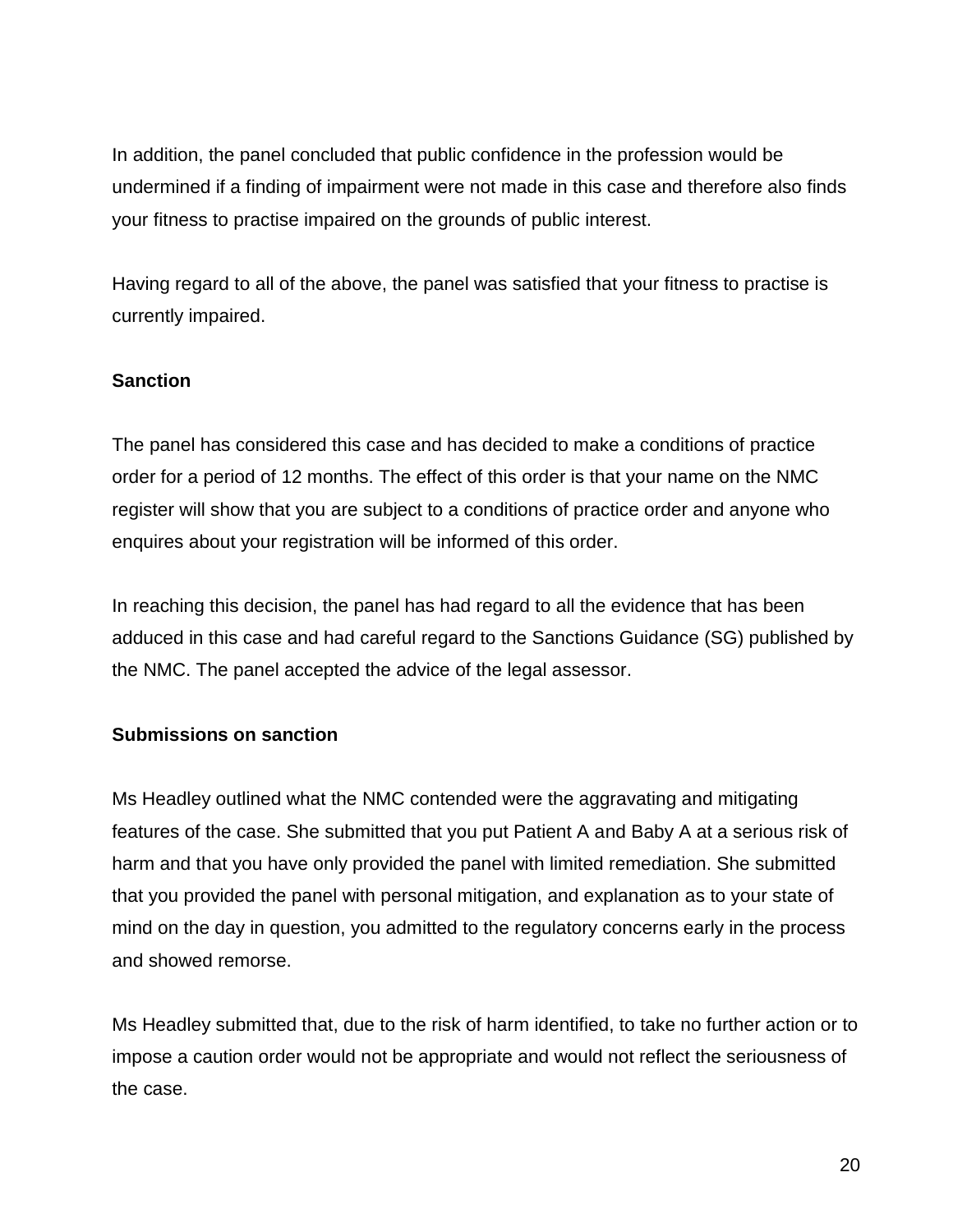Ms Headley submitted that a conditions of practice order would address the identified risk in this case. She submitted that you have cooperated with the NMC proceedings and have shown a willingness to engage. She submitted that you have had a long unblemished career prior to the incident and that your failings were clinical in nature and capable of being remediated.

Ms Headley suggested that the following conditions could address the identified failings:

- direct supervision from a band 7 midwife, while reading and analysing CTG;
- working on the same shift as but not always directly observed by, another registered midwife; and
- work with your line manager, mentor or supervisor to create a personal development plan to address the concerns identified in your practice.

Ms Headley invited the panel to impose such an order for a period of 12 months. She further submitted that your misconduct does not require that you are temporarily or permanently removed from the register and that such an order would be disproportionate.

Mr Lloyd agreed with the aggravating and mitigating features set out by Ms Headley. He also agreed with Ms Headley that, due to the risk of harm identified and the seriousness of the case to take no further action would not be appropriate. He submitted that a caution order would not mandate you to remediate your failings and therefore also not adequately address the risk identified.

Mr Lloyd submitted that a conditions of practice order would be appropriate and proportionate in this case. However, he reminded the panel that the concerns raised were only raised in relation to your midwifery practice. He therefore invited the panel that any conditions imposed should be relevant to your midwifery practice and not restrict your work as a nurse.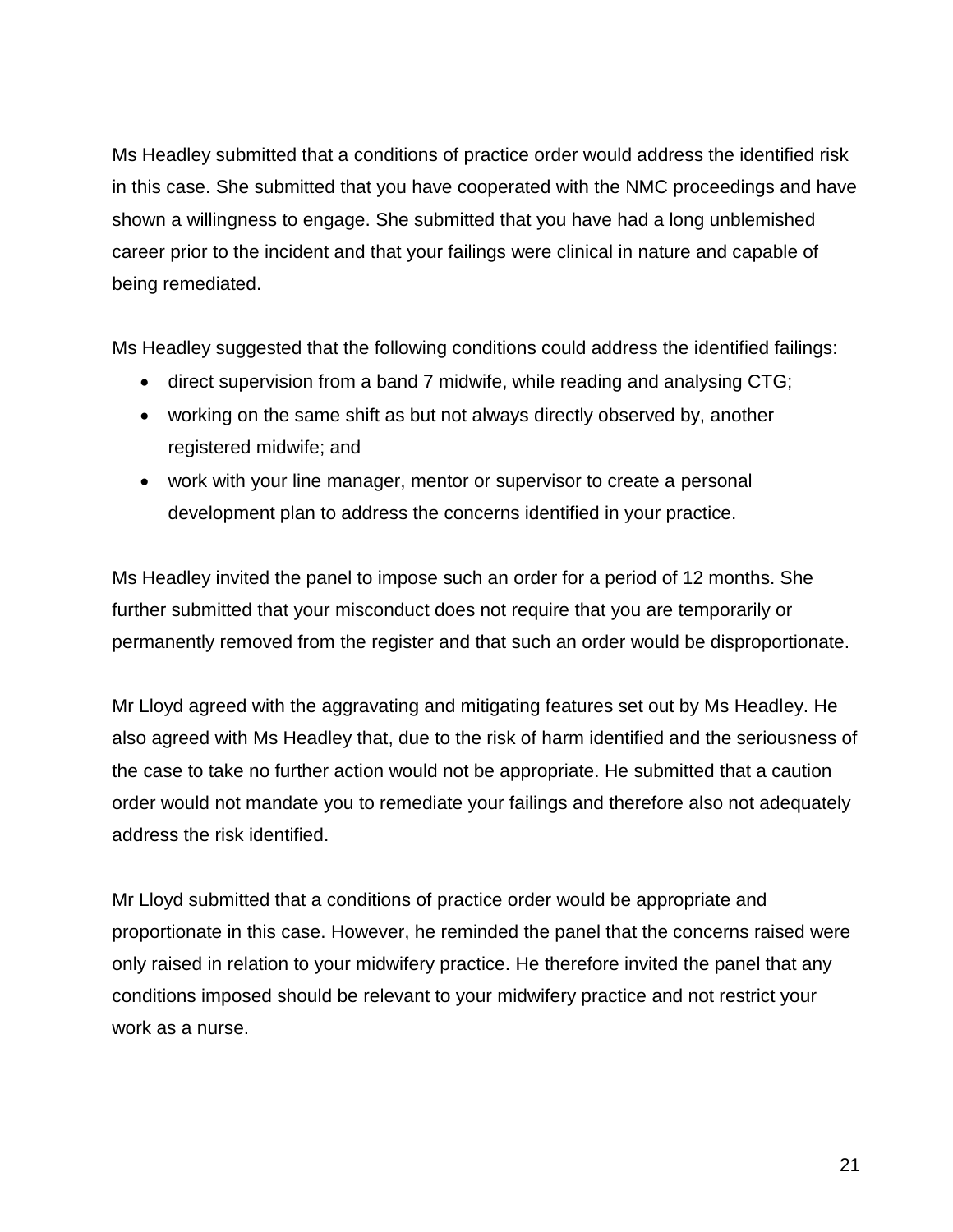Mr Lloyd agreed with Ms Headley's suggested conditions and stated that further training and supervision would be appropriate and proportionate in this case. He submitted that the length of such an order is a matter for the panel.

However, Mr Lloyd submitted that any more severe sanction would be disproportionate as this is not a case where the misconduct identified has been repeated, you have disengaged, are unwilling to engage with your regulator or address your failings.

## **Decision and reasons on sanction**

Having found your fitness to practise currently impaired, the panel went on to consider what sanction, if any, it should impose in this case. The panel has borne in mind that any sanction imposed must be appropriate and proportionate and, although not intended to be punitive in its effect, may have such consequences. The panel had careful regard to the SG. The decision on sanction is a matter for the panel independently exercising its own judgement.

The panel took into account the following aggravating features:

- Misconduct that put Patient A and Baby A at a risk of harm; and
- Serious failure in basic midwifery practice which has not yet been addressed.

The panel also took into account the following mitigating features:

- You have shown remorse;
- You have developed some level of insight; and
- There is personal mitigation, in your case the workplace environment.

The panel first considered whether to take no action but concluded that this would be inappropriate in view of the seriousness of the case. The panel decided that it would be neither proportionate nor in the public interest to take no further action.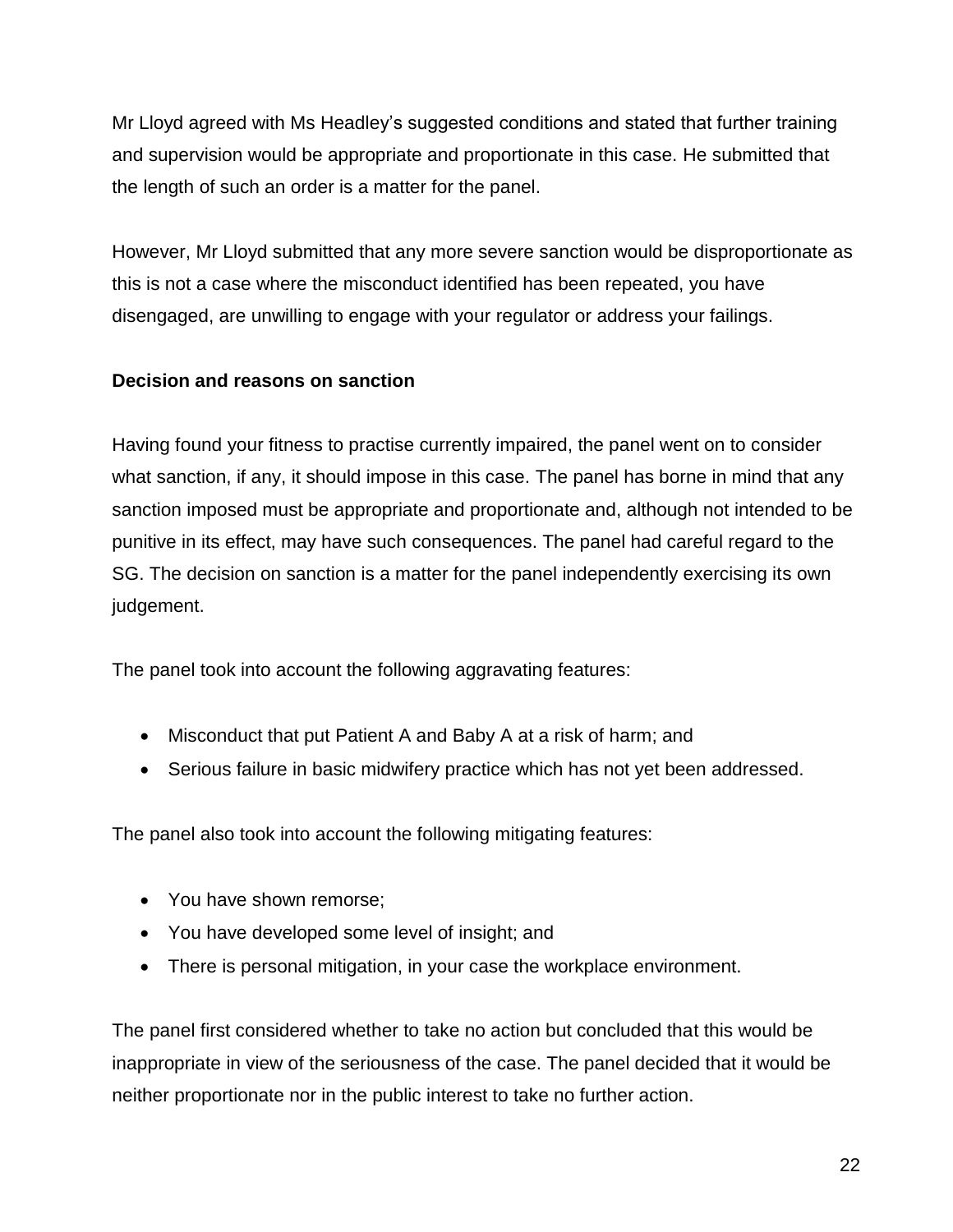It then considered the imposition of a caution order but again determined that, due to the seriousness of the case, and the public protection issues identified, an order that does not restrict your practice would not be appropriate in the circumstances. The SG states that a caution order may be appropriate where *'the case is at the lower end of the spectrum of impaired fitness to practise and the panel wishes to mark that the behaviour was unacceptable and must not happen again.'* The panel considered that your misconduct was not at the lower end of the spectrum and that a caution order would be inappropriate in view of the issues identified. The panel decided that it would be neither proportionate nor in the public interest to impose a caution order.

The panel next considered whether placing conditions of practice on your registration would be a sufficient and appropriate response. The panel is mindful that any conditions imposed must be proportionate, measurable and workable. The panel took into account the SG, in particular:

- *No evidence of harmful deep-seated personality or attitudinal problems;*
- *Identifiable areas of the nurse or midwife's practice in need of assessment and/or retraining;*
- *No evidence of general incompetence;*
- *Potential and willingness to respond positively to retraining;*
- *Patients will not be put in danger either directly or indirectly as a result of the conditions;*
- *The conditions will protect patients during the period they are in force; and*
- *Conditions can be created that can be monitored and assessed.*

The panel considered that all the above was applicable in your case.

The panel therefore determined that it would be possible to formulate appropriate and practical conditions which would address the failings highlighted in this case. The panel accepted that you would be willing to comply with conditions of practice.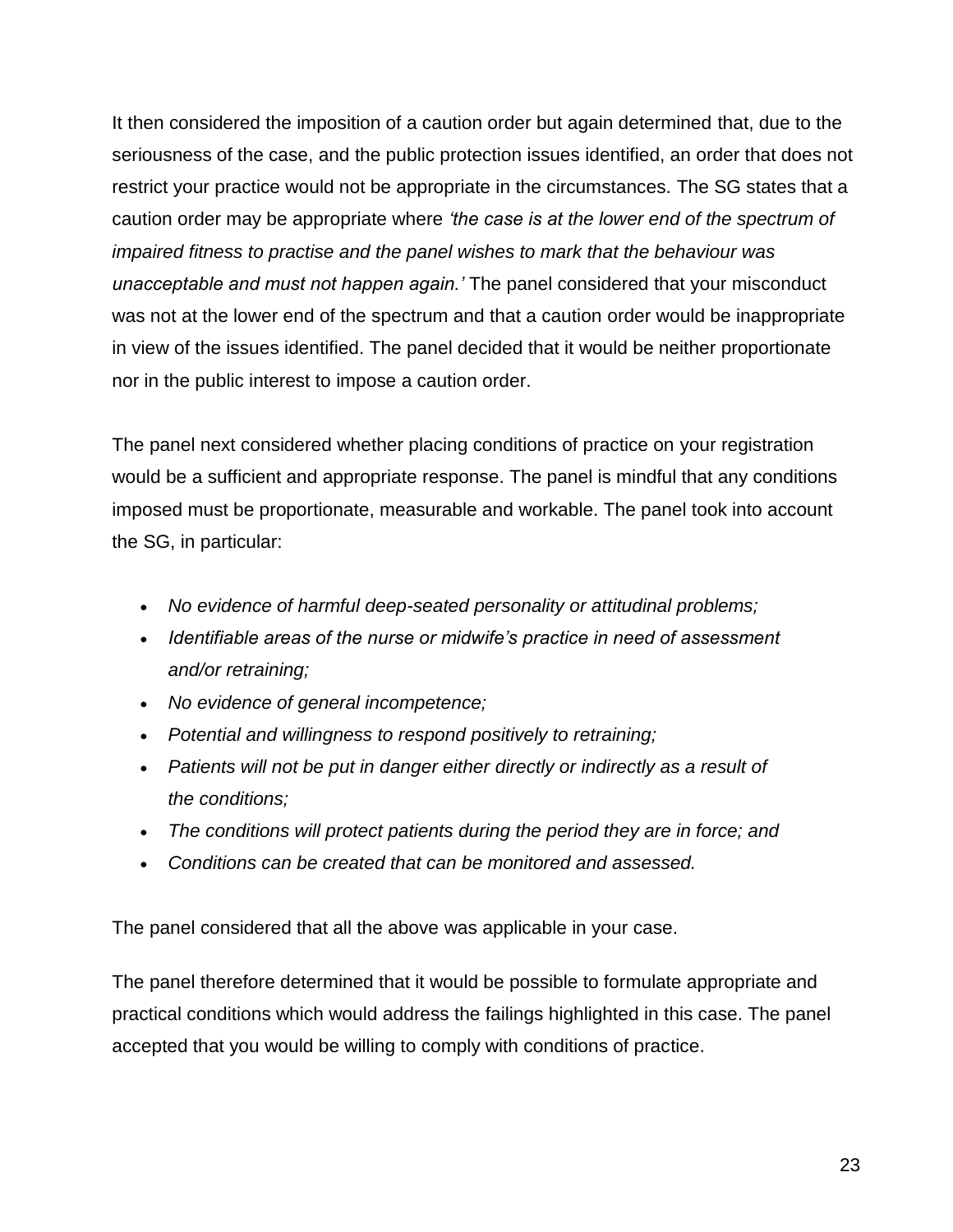The panel had regard to the fact that, other than these incidents, you have had an unblemished career of 20 years as a midwife. The panel was of the view that it was in the public interest that, with appropriate safeguards, you should be able to return to practise as a midwife.

Balancing all of these factors, the panel determined that that the appropriate and proportionate sanction is that of a conditions of practice order.

The panel was of the view that to impose a suspension order or a striking-off order would be wholly disproportionate and would not be a reasonable response in the circumstances of your case.

Having regard to the matters it has identified, the panel has concluded that a conditions of practice order will mark the importance of maintaining public confidence in the midwifery profession, and will send the public and the profession a clear message about the standards of practice required of a registered midwife.

The panel was of the view that there were no concerns regarding your nursing practice. It therefore determined that any conditions imposed only apply to your midwifery practice.

The panel determined that the following conditions are appropriate and proportionate in this case:

For the purposes of these conditions, 'employment' and 'work' mean any paid or unpaid post in a midwifery role. Also, 'course of study' and 'course' mean any course of educational study connected to nursing, midwifery or nursing associates.

These conditions only apply to your midwifery practice.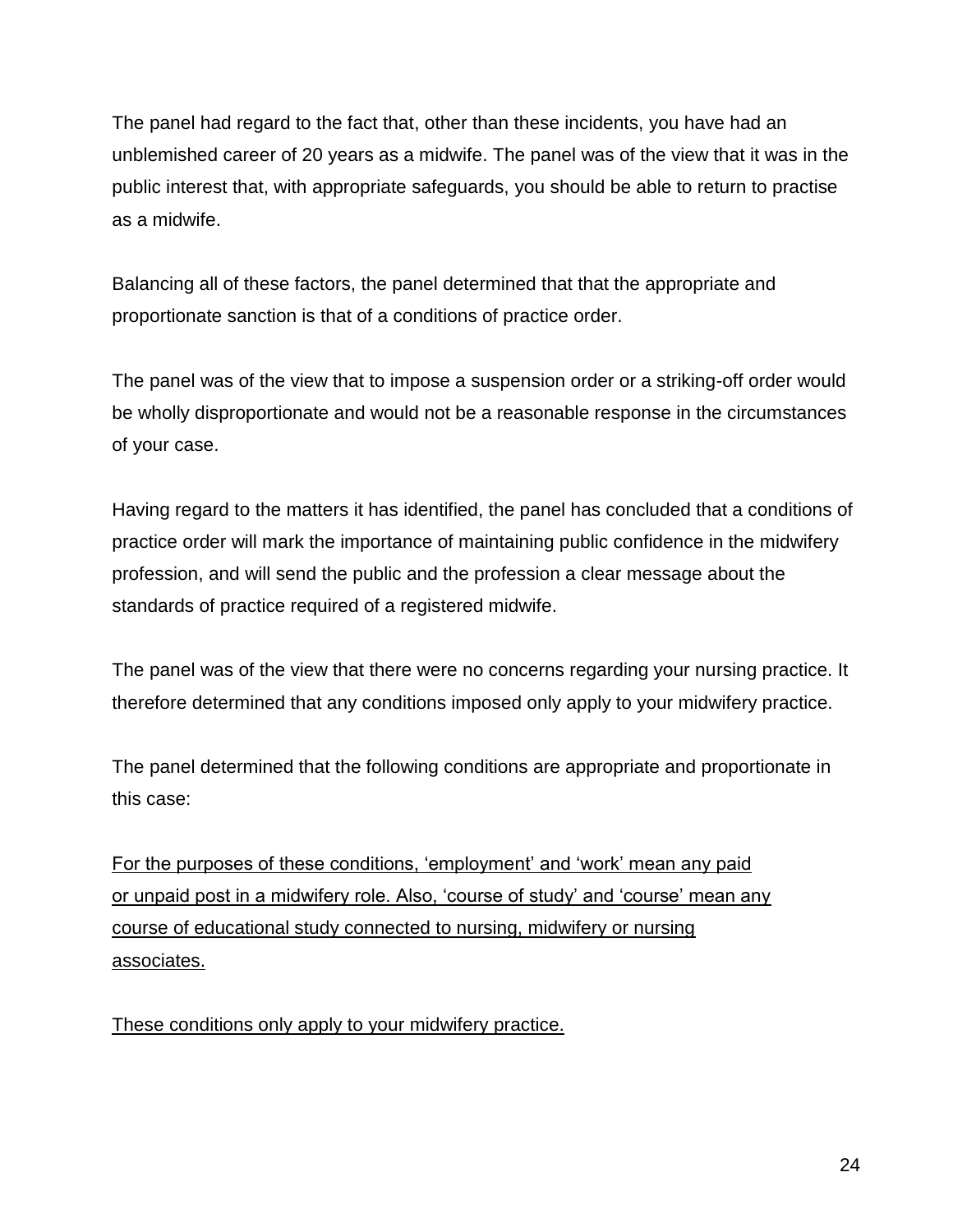- 1. You must ensure that you are supervised any time you are working. Your supervision must consist of working at all times on the same shift as, but not always directly observed by, a registered midwife of at least a band 6.
- 2. You must be supervised during any Cardiotocography (CTG) recording, including interpretation of and documentation of findings by another registered midwife until signed off as competent by your supervisor, line manager, mentor or deputy.
- 3. You must work with your supervisor, line manager mentor or deputy to create a personal development plan (PDP). Your PDP must address the concerns identified, particularly in relation to CTG, and should include the completion of an appropriate electronic fetal monitoring course. You must:
	- a) Send your case officer a copy of your PDP within 4 weeks of creation.
	- b) Meet at least monthly with your supervisor, line manager mentor or deputy to discuss your progress towards achieving the aims set out in your PDP.
	- c) Send your case officer a report from supervisor, line manager mentor or deputy before any review hearing. This report must show your progress towards achieving the aims set out in your PDP.
	- 4. You must keep us informed about anywhere you are working by:
		- a) Telling your case officer within seven days of accepting or leaving any employment.
		- b) Giving your case officer your employer's contact details.
	- 5. You must keep us informed about anywhere you are studying by:
		- a) Telling your case officer within seven days of accepting any course of study.
		- b) Giving your case officer the name and contact details of the organisation offering that course of study.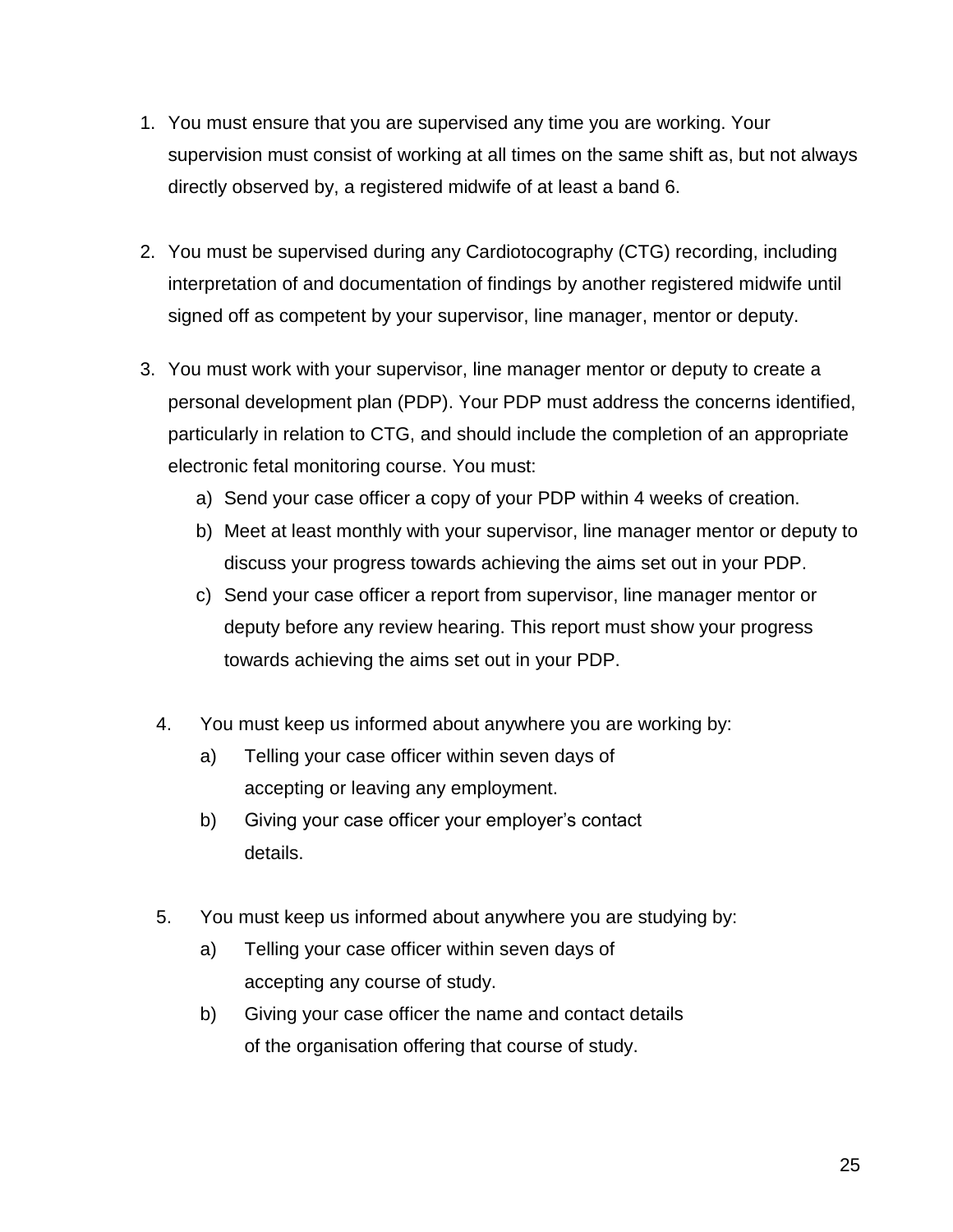- 6. You must immediately give a copy of these conditions to:
	- a) Any organisation or person you work for.
	- b) Any agency you apply to or are registered with for work.
	- c) Any employers you apply to for work (at the time of application).
	- d) Any establishment you apply to (at the time of application), or with which you are already enrolled, for a course of study.
	- e) Any current or prospective patients or clients you intend to see or care for on a private basis when you are working in a self-employed capacity
- 7. You must tell your case officer, within seven days of your becoming aware of:
	- a) Any clinical incident you are involved in.
	- b) Any investigation started against you.
	- c) Any disciplinary proceedings taken against you.
- 8. You must allow your case officer to share, as necessary, details about your performance, your compliance with and / or progress under these conditions with:
	- a) Any current or future employer.
	- b) Any educational establishment.
	- c) Any other person(s) involved in your retraining and/or supervision required by these conditions

The period of this order is for 12 months.

Before the order expires, a panel will hold a review hearing to see how well you have complied with the order. At the review hearing the panel may revoke the order or any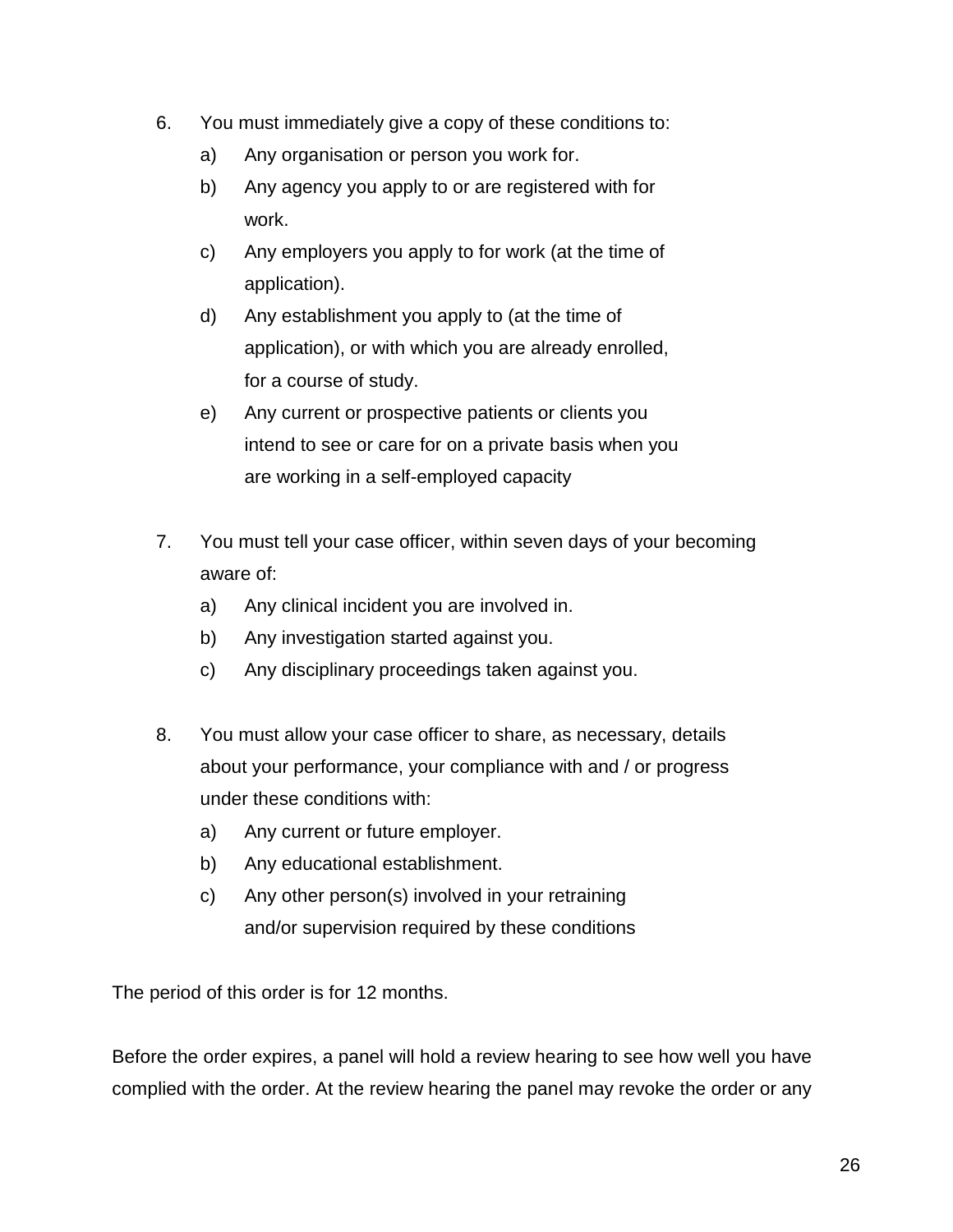condition of it, it may confirm the order or vary any condition of it, or it may replace the order for another order.

Any future panel reviewing this case would be assisted by:

- Your attendance at the review hearing, in person or virtually;
- References from any work undertaken, whether paid or voluntary; and
- Any evidence of professional development and training.

This will be confirmed to you in writing.

### **Interim order**

As the conditions of practice order cannot take effect until the end of the 28-day appeal period, the panel has considered whether an interim order is required in the specific circumstances of this case. It may only make an interim order if it is satisfied that it is necessary for the protection of the public, is otherwise in the public interest or in your own interest until the conditions of practice sanction takes effect. The panel heard and accepted the advice of the legal assessor.

### **Submissions on interim order**

The panel took account of the submissions made by Ms Headley. She submitted that an interim order is necessary to protect the public for the reasons identified by the panel earlier in their determination until the substantive conditions of practice order comes into effect. She therefore invited the panel to impose an interim conditions of practice order for a period of 18 months to cover the 28 day appeal period and any period of appeal.

Mr Lloyd did not oppose this application.